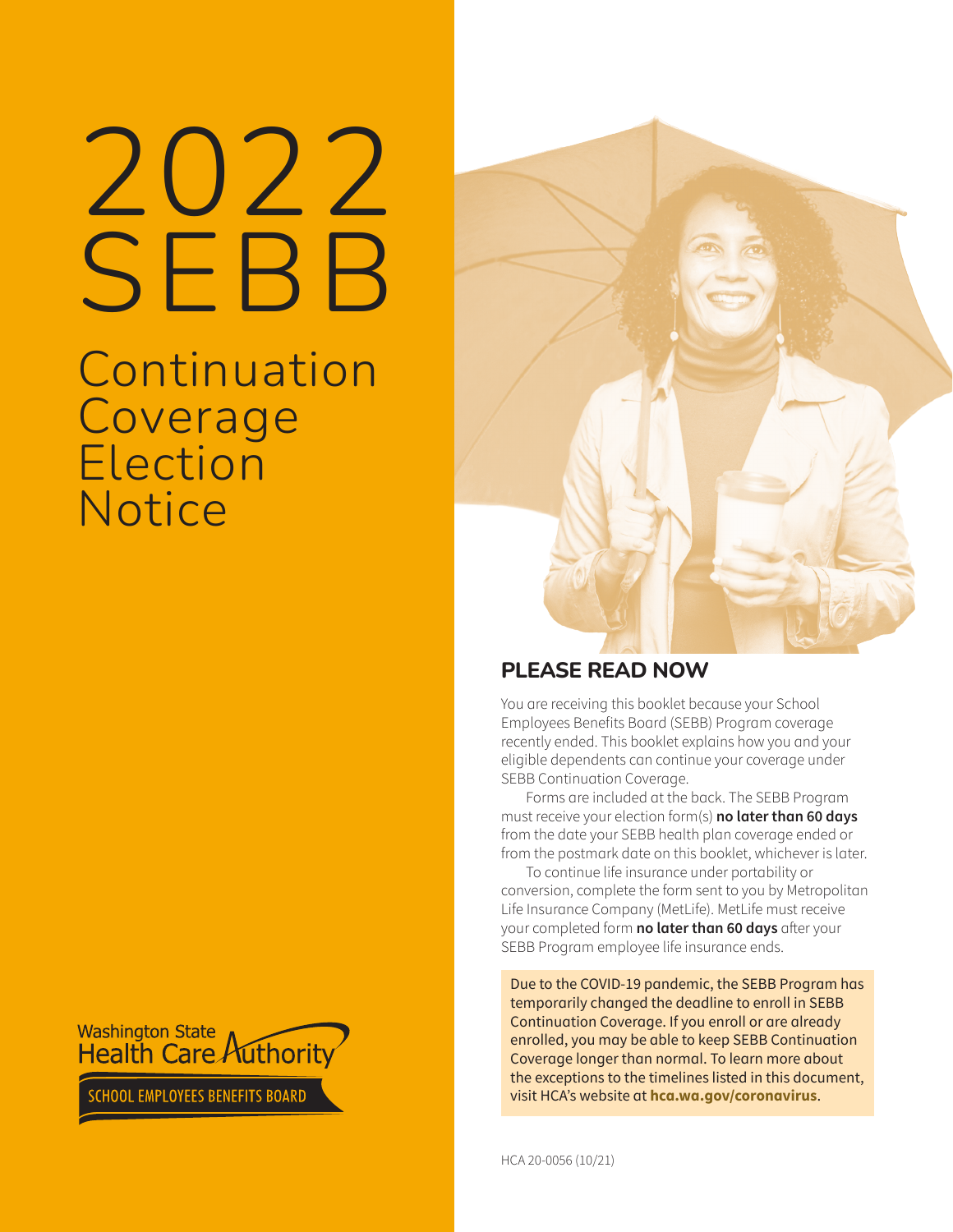# <span id="page-1-0"></span>SEBB contact information

The Health Care Authority (HCA) administers SEBB Continuation Coverage.

Call us with general questions about SEBB Continuation Coverage eligibility at 1-800-200-1004 (TRS: 711), Monday through Friday, 8 a.m. to 4:30 p.m. (Other business activities may result in phones being unavailable at times.)

#### **Mailing address:**

Health Care Authority SEBB Program PO Box 42720 Olympia, WA 98504-2720

#### **Street address:**

Health Care Authority 626 8th Avenue SE Olympia, WA 98501

Visitors are seen on a first-come, first-served basis at the HCA office, Monday through Friday. The visitor office opens at 8 a.m. and the last visitor is seen at 4:30 p.m. Because of closures during the COVID-19 pandemic, please call ahead to check whether our visitor office is open before your visit. To check lobby hours, visit **[hca.wa.gov/employee-retiree-benefits/contact-us](https://www.hca.wa.gov/employee-retiree-benefits/contact-us)**.

# **For more information**

This booklet does not fully describe your rights for continuation coverage. You can find more information on [the HCA website at](http://hca.wa.gov/sebb-continuation) **hca.wa.gov[/sebb-continuation](http://hca.wa.gov/sebb-continuation)**. Contact the SEBB Program for questions about eligibility.

# **Federal resources**

The U.S. Department of Health and Human Services, through the Centers for Medicare & Medicaid Services (CMS), administers COBRA law as it applies to state government employers and their group health plans. For more information about your COBRA rights, the Health Insurance Portability and Accountability Act (HIPAA), and other laws affecting group health plans, visit the CMS website at **[cms.gov/CCIIO/programs-and-initiatives/other](https://www.cms.gov/CCIIO/programs-and-initiatives/other-insurance-protections/cobra_fact_sheet)[insurance-protections/cobra\\_fact\\_sheet](https://www.cms.gov/CCIIO/programs-and-initiatives/other-insurance-protections/cobra_fact_sheet)** or call 1-877- 267-2323 and select option 6, extension 61565. You may also email CMS with questions at **[phig@cms.hhs.gov](mailto:phig@cms.hhs.gov?subject=)**. For more information about health insurance options available through the Health Insurance Marketplace, visit their website at **[healthcare.gov](https://www.healthcare.gov/)**.

# **Notify the SEBB Program of address changes**

To protect your rights and the rights of your dependents, you must keep the SEBB Program informed of address changes for yourself and each of your enrolled dependents by notifying us in writing at the mailing address noted on the left or calling us at 1-800-200-1004 (TRS: 711). If you notify us in writing, please write the last four digits of your Social Security number on the notification letter so we can identify your account. You should also keep a copy of any notices you send to the SEBB Program for your records.

# **Where to find SEBB laws and rules**

You can find School Employees Benefits Board laws in chapter 41.05 of the Revised Code of Washington (RCW), and rules in chapters 182-30, 182-31, and 182-32 of the Washington Administrative Code (WAC). These are available on [the Washington State Legislature's website](http://leg.wa.gov/)  at **[leg.wa.gov](http://leg.wa.gov/)**.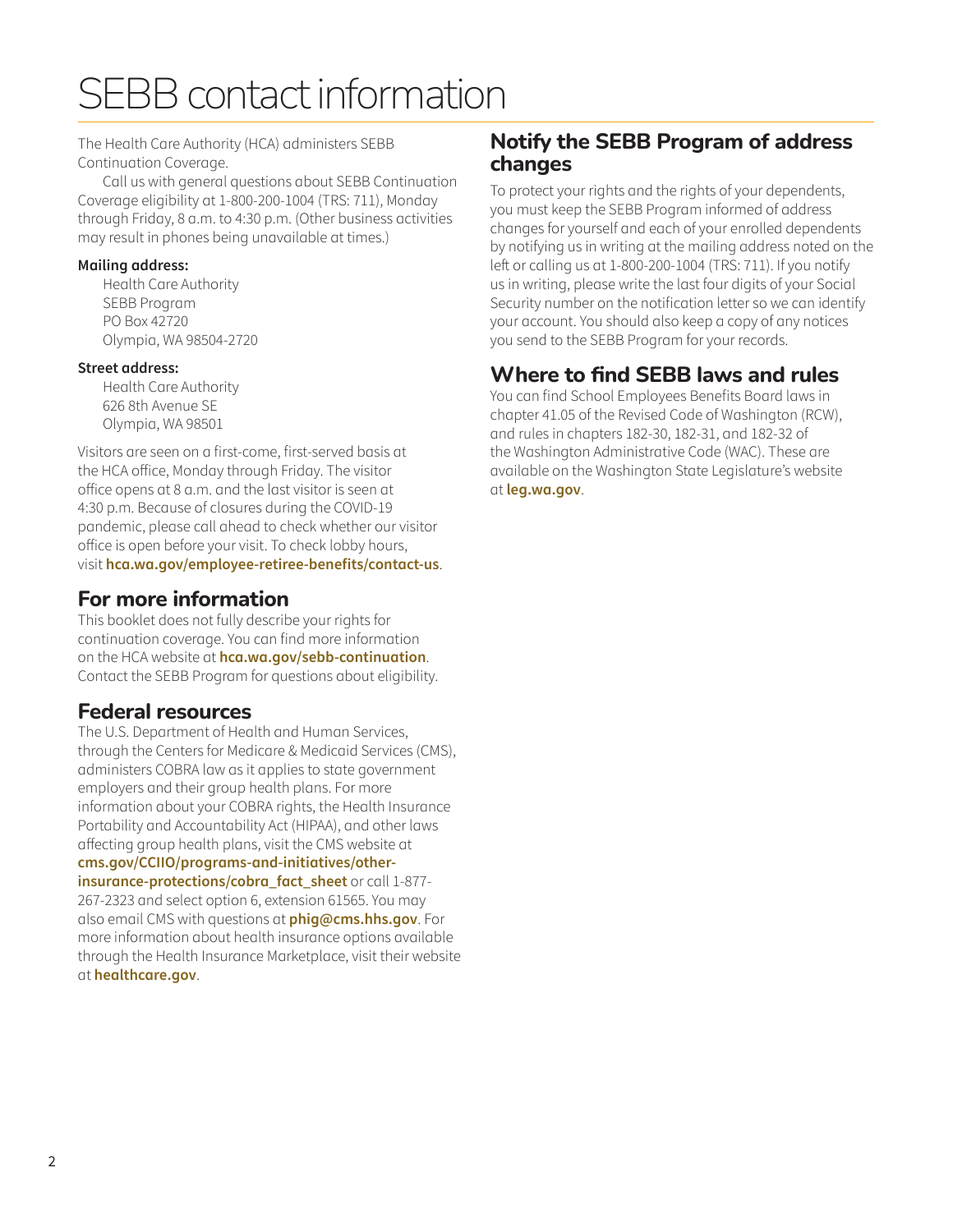<span id="page-2-0"></span>Here are some important definitions of terms used in this booklet.

- **COBRA:** Consolidated Omnibus Budget Reconciliation Act is continuation coverage as administered under 42 U.S.C. Secs. 300bb-1 through 300bb-8. In general, under COBRA, if you were covered by an employer-based group health plan on the day before the occurrence of a qualifying event, you may be able to elect COBRA continuation coverage for a limited time upon that qualifying event.
- **Continuation coverage:** Temporary continuation of SEBB benefits available to enrollees under COBRA, the Uniformed Services Employment and Reemployment Rights Act (USERRA), 38 U.S.C. Secs. 4301 through 4335, or SEB Board policies, by self-paying premiums after a loss of your employer-based group health coverage. Types of continuation coverage include COBRA and Unpaid Leave.
- **Continuation Coverage (Unpaid Leave):** A temporary extension of SEBB insurance coverage for employees who lose eligibility for the employer contribution toward SEBB benefits due to specific types of leave.
- **Conversion:** The ability to switch your employer-based and supplemental group life insurance coverage to an individual policy when you lose eligibility. For SEBB life insurance, that means converting from a **group term** life policy to a **whole** life policy in your own name. All premiums are then your responsibility.
- **Portability:** The ability to switch all or part of your employerbased and supplemental group life insurance coverage to an individual policy when you lose eligibility. All premiums are then your responsibility.
- **Qualified beneficiary:** A covered employee, the employee's covered spouse, and covered dependent children including children who are born to or adopted by a covered employee during a period of continuation coverage.
- **Qualifying event:** A life event, such as a termination of employment or a reduction in hours, that causes loss of coverage.
- **Service area:** Also called coverage area. In the SEBB Program, it means the counties where a health plan is available.
- **Special open enrollment:** A period of time when you may make changes to your health plan enrollment elections outside of the annual open enrollment period when specific life events occur, such as a marriage or birth of a child. During the special open enrollment, you may be able to change health plans and enroll or remove dependents from coverage. Special open enrollment events and the changes that can be made are listed on [page 19.](#page-18-0)
- **WAC:** Washington Administrative Code are the laws of Washington State.

HCA is committed to providing equal access to our services. If you need an accommodation, or require documents in another format or language, please call us at 1-800-200-1004 (TRS: 711).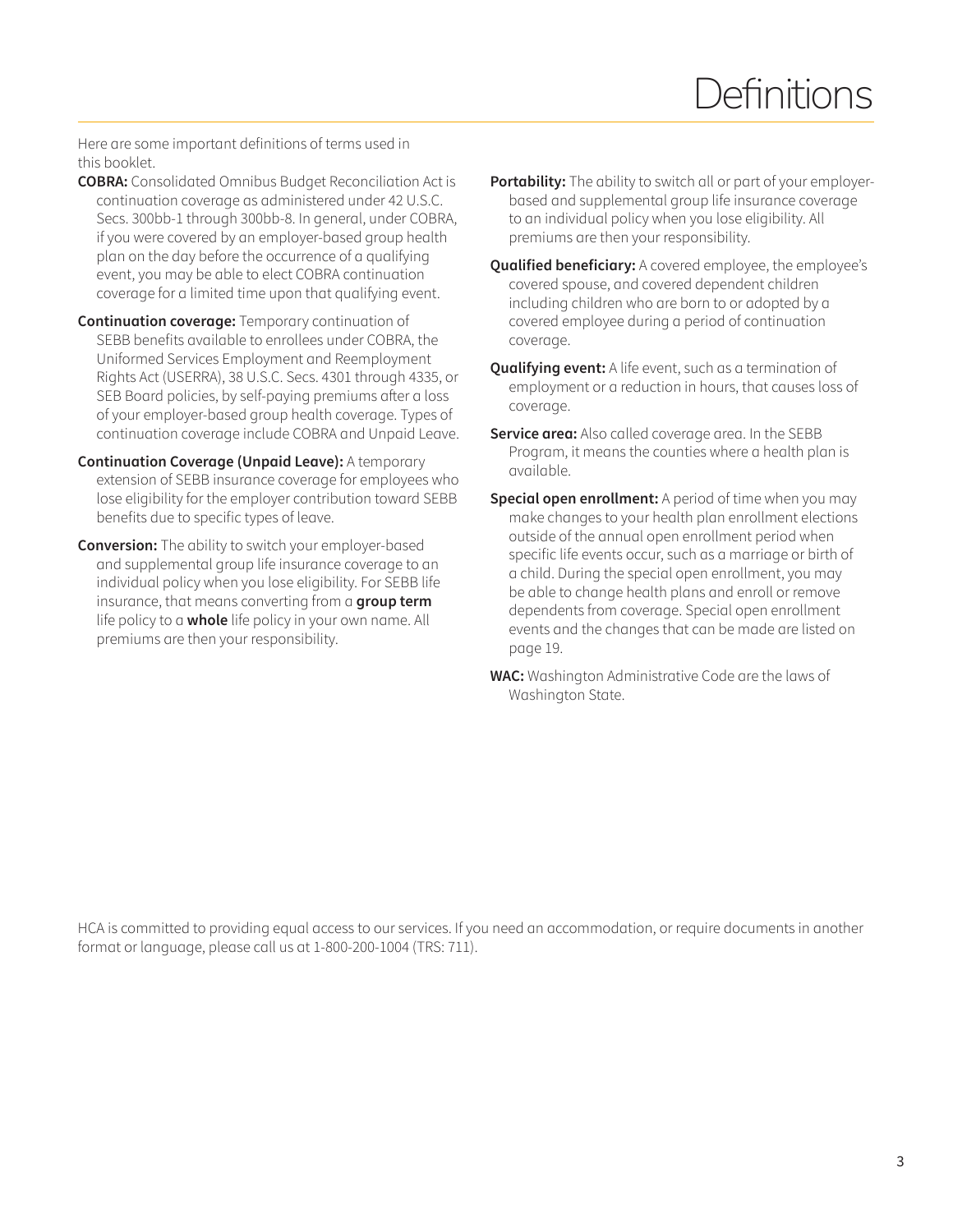# **Contents**

**[SEBB contact information 2](#page-1-0)**

## **Definitions 3**

#### **[Introduction 5](#page-4-0)**

| What are the SEBB Continuation Coverage options?5 |  |
|---------------------------------------------------|--|

## **Electing SEBB Continuation Coverage 6**

| Can I continue my life insurance, AD&D insurance, and  |  |
|--------------------------------------------------------|--|
|                                                        |  |
| Are there other coverage options besides SEBB          |  |
|                                                        |  |
| Can I switch between SEBB Continuation Coverage and    |  |
|                                                        |  |
|                                                        |  |
| What factors should I consider when choosing coverage  |  |
|                                                        |  |
| Am I eligible for PEBB retiree insurance coverage?8    |  |
| If I decline SEBB Continuation Coverage, can I enroll  |  |
|                                                        |  |
| How long can I remain on SEBB Continuation Coverage? 8 |  |
| Can SEBB Continuation Coverage be terminated before    |  |
| the end of the maximum coverage period?11              |  |
|                                                        |  |

## **Paying for SEBB Continuation Coverage 12**

| How much does SEBB Continuation Coverage cost? 12     |  |
|-------------------------------------------------------|--|
|                                                       |  |
| When are premium payments considered paid?13          |  |
| What are the due dates for monthly payments?13        |  |
| Is there a grace period for monthly payments?13       |  |
|                                                       |  |
| How do I make payments for life and AD&D insurance?13 |  |

| 2022 SEBB Continuation Coverage |    |
|---------------------------------|----|
| monthly medical premiums        | 14 |

| <b>Monthly dental premiums</b>                                                                                                                       | 15 |
|------------------------------------------------------------------------------------------------------------------------------------------------------|----|
| <b>Monthly vision premiums</b>                                                                                                                       | 15 |
| <b>Premium surcharges</b>                                                                                                                            | 16 |
| What is the tobacco use premium surcharge?16<br>What is the spouse or state-registered domestic partner                                              |    |
| <b>SmartHealth</b>                                                                                                                                   | 18 |
| When do I get the wellness incentive? 18<br>How do I qualify for the wellness incentive each year? 18<br>What if I can't complete the activities? 18 |    |
| <b>Appendix A: SEBB Continuation</b>                                                                                                                 |    |

# **Coverage (COBRA) 19**

| Medical Flexible Spending Arrangement (FSA) and |  |
|-------------------------------------------------|--|
|                                                 |  |
|                                                 |  |

#### **Appendix B: SEBB Continuation Coverage (Unpaid Leave) 21**

| Medical Flexible Spending Arrangement (FSA) and |  |
|-------------------------------------------------|--|
|                                                 |  |
|                                                 |  |
|                                                 |  |
|                                                 |  |
|                                                 |  |

| <b>Enrollment forms</b> | 23 |
|-------------------------|----|
|                         |    |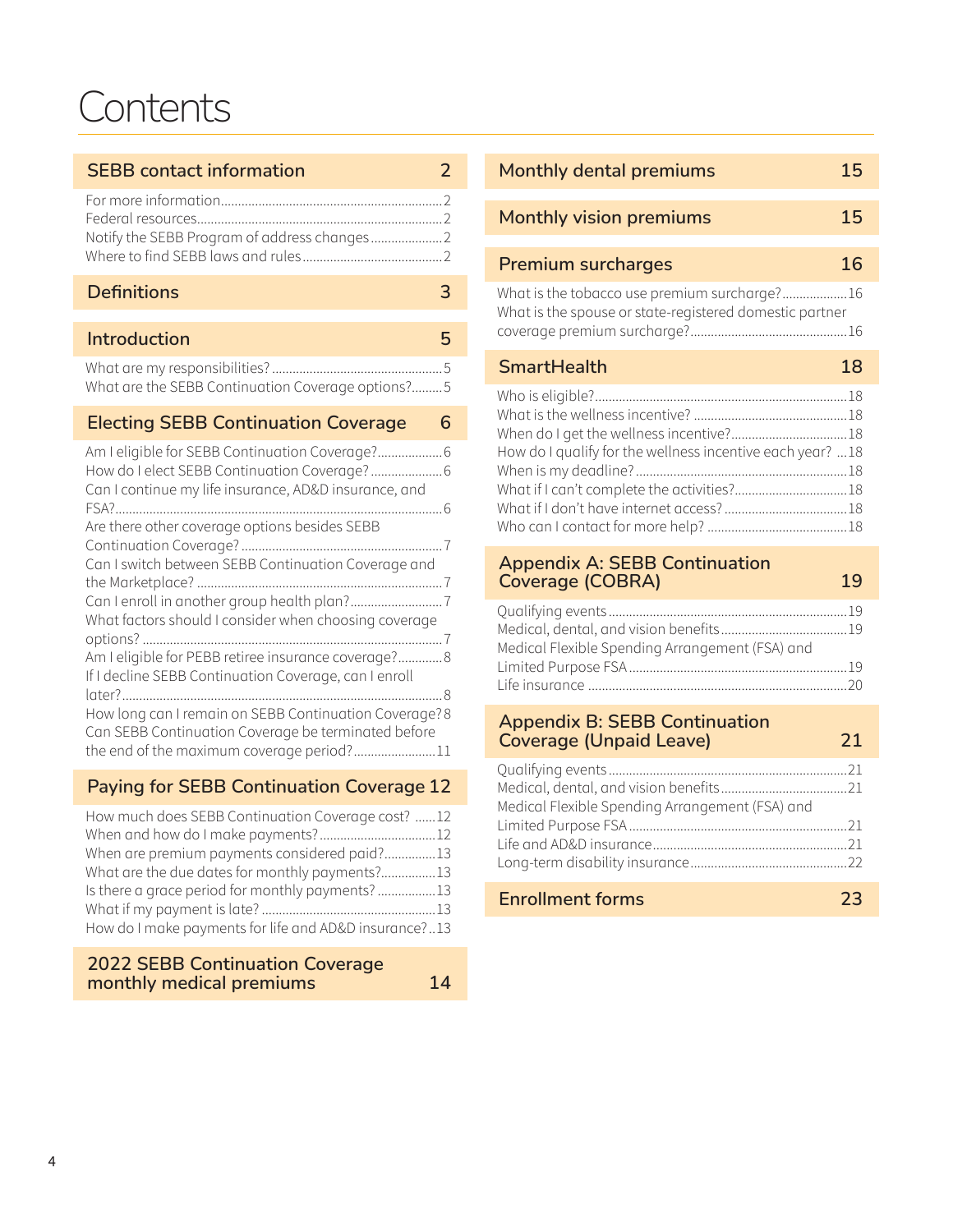<span id="page-4-0"></span>Federal law requires that most group health plans, including the School Employees Benefits Board (SEBB) Program, give employees and their dependents the opportunity to continue their health plan coverage when they lose eligibility under the employer's plan due to a qualifying event. This booklet provides important information about your and your dependents' rights to continue SEBB Program coverage if your coverage ends.

SEBB Continuation Coverage provides the same choice of medical, dental, and vision benefits available to other SEBB enrollees, as well as the same annual deductibles, copays, and coinsurance. Each person who elects SEBB Continuation Coverage has the same rights as other SEBB enrollees, including rights to SEBB Program annual open enrollment and special open enrollment. However, the premiums for SEBB Continuation Coverage are different.

Please read the information in this booklet carefully before deciding on SEBB Continuation Coverage. We use "you" in this booklet to refer to each person who will lose SEBB Program coverage.

# **What are my responsibilities?**

To elect SEBB Continuation Coverage, the SEBB Program must receive your election form(s) (included at the end of this booklet) **no later than 60 days** from the date SEBB health plan coverage ended or from the postmark date on this booklet, whichever is later.

If you or any enrolled dependents losing SEBB eligibility do not elect to continue coverage within these timelines, SEBB Program coverage will end on the last day of the month you and your dependents lose eligibility. If you elect it, SEBB Continuation Coverage begins the first day of the month after the date your SEBB health plan coverage ended.

To help process your enrollment faster, send your first premium payment and applicable premium surcharges with your election form(s). Your first payment is due to HCA **no later than 45 days** after your 60-day election period ends. Your coverage will not be in effect until the first payment has been received. You can find important premium payment information under "When and how do I make payments?" on [page 12](#page-11-1).

If you do not make your premium and applicable premium surcharge payment by the deadline, you will not be enrolled, and you will lose your right to enroll in SEBB Continuation Coverage.

## **What are the SEBB Continuation Coverage options?**

The SEBB Program offers two types of continuation coverage.

**SEBB Continuation Coverage (COBRA)** is a temporary extension of SEBB health plan coverage available to SEBB members who are qualified beneficiaries under federal Consolidated Omnibus Budget Reconciliation Act (COBRA) rules. The Health Care Authority also extends SEBB Continuation Coverage (COBRA) to state-registered domestic partners and their children, based on RCW 26.60.015. Coverage may be temporarily extended only if a SEBB member experiences a qualifying event. For eligibility information, see Appendix A.

**SEBB Continuation Coverage (Unpaid Leave)** is a temporary extension of SEBB insurance coverage for employees who lose eligibility for the employer contribution toward SEBB benefits due to specific types of leave, such as active duty in the uniformed services and authorized leave without pay. See WAC 182-31-100 (1)(b) for the kinds of leave included. For eligibility information, see Appendix B.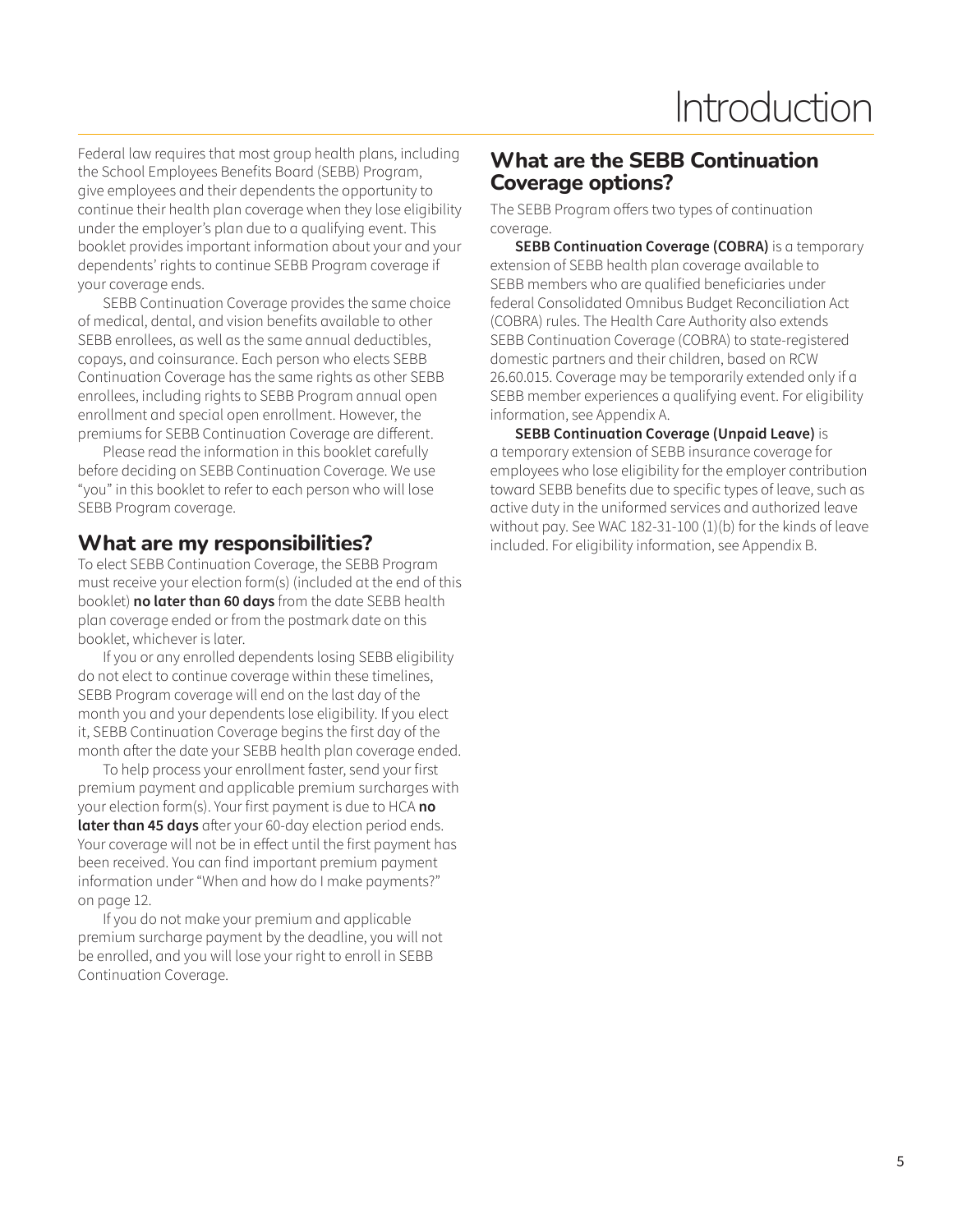# <span id="page-5-0"></span>**Am I eligible for SEBB Continuation Coverage?**

Under federal COBRA rules, employees, spouses, and dependent children are qualified beneficiaries. We also include state-registered domestic partners and their dependent children as dependents entitled to elect SEBB Continuation Coverage (COBRA) if they lose SEBB health plan coverage due to a qualifying event (see [page 19](#page-18-0)). For more information on who qualifies for SEBB Continuation Coverage (COBRA), see Appendix A.

# **Eligibility for COBRA**

Each individual who loses their SEBB health plan coverage due to a qualifying event has an independent election right to SEBB Continuation Coverage (COBRA). See [page 19](#page-18-0) for a list of qualifying events.

For example, if an employee loses their SEBB employerbased group health plan due to a qualifying event, the employee's eligible spouse or state-registered domestic partner may elect continuation coverage, even if the employee does not. Either the employee or their eligible spouse or state-registered domestic partner may elect continuation coverage for any eligible dependent children.

#### **Eligibility for Unpaid Leave**

An employee who loses their SEBB employer-based group health plan due to the types of events listed in Appendix B may elect SEBB Continuation Coverage (Unpaid Leave) for themselves and eligible dependents. If the employee does not elect this coverage, their dependents do not have independent election rights to SEBB Continuation Coverage (Unpaid Leave).

# **How do I elect SEBB Continuation Coverage?**

The SEBB Program must receive your election form(s) **no later than 60 days** from the date SEBB health plan coverage ends or from the postmark date on this booklet, whichever is later. In-person or telephone conversations, fax, and email are not acceptable methods of making an election and will not preserve your continuation coverage rights.

#### **Coverage timeline**

If the SEBB Program does not receive your form(s) by the required 60-day deadline, your SEBB coverage will end on the last day of the month after the date of the qualifying event. If you elect SEBB Continuation Coverage, it will begin the first day of the month after the date your SEBB health plan coverage ended.

## **Submitting your form(s) and payment**

To help process your enrollment faster, send your first premium payment and applicable premium surcharges with your election form(s). See important premium payment information under "When and how do I make payments?" on [page 12.](#page-11-1)

Your first payment is due to the Health Care Authority (HCA), which administers SEBB Continuation Coverage, **no later than 45 days** after your 60-day election period ends. Your coverage will not be effective until the first payment has been received.

#### **Mail forms to (if no payment enclosed):**

Health Care Authority SEBB Program PO Box 42720 Olympia, WA 98504-2720

If sending payment with your form(s), see "When and how do I make payments?" on [page 12](#page-11-1) for information on where to submit them. **Or**

#### **Bring forms in person to:**

Health Care Authority 626 8th Avenue SE Olympia, WA 98501

Visitors are received on a first-come, first-served basis, 8 a.m. to 4:30 p.m., Monday through Friday. Because of closures during the COVID-19 pandemic, please call ahead or visit HCA's website at **[hca.wa.gov](http://hca.wa.gov)** to check whether our office is open before your visit.

If you do not make your premium and applicable premium surcharge payment by the deadline, you will not be enrolled and you will lose your right to enroll in SEBB Continuation Coverage.

# **Can I continue my life insurance, AD&D insurance, and FSA?**

In some cases, SEBB Continuation Coverage subscribers may continue life and accidental death and dismemberment (AD&D) insurance and a flexible spending arrangement (FSA).

If you want to continue your life insurance, Medical Flexible Spending Arrangement (FSA), or Limited Purpose FSA, please see Appendix A for SEBB Continuation Coverage (COBRA) or Appendix B for SEBB Continuation Coverage (Unpaid Leave) for how to elect these coverages. Also see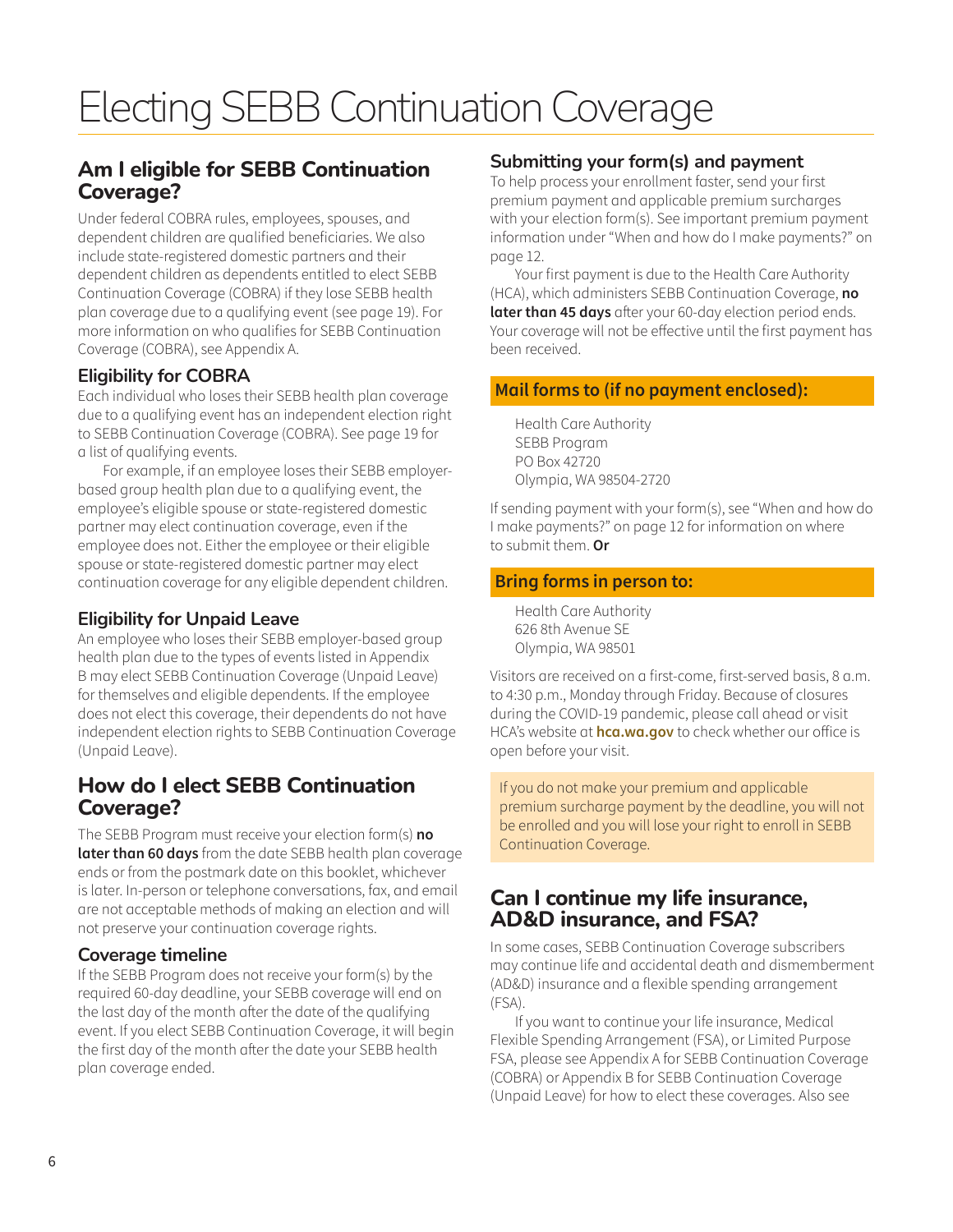<span id="page-6-0"></span>"How long can I remain on SEBB Continuation Coverage?" on [page 8.](#page-7-1)

If you are not eligible for SEBB Continuation Coverage (Unpaid Leave) and wish to continue your life insurance under portability or conversion, complete the form sent to you by Metropolitan Life Insurance Company (MetLife). MetLife must receive your form **no later than 60 days** after your SEBB Program employee life insurance ends.

# **Are there other coverage options besides SEBB Continuation Coverage?**

Yes. There may be other coverage options for you and your dependents through the Health Insurance Marketplace, Medicaid, or other group health plan coverage (such as a spouse's plan) through what is called a "special enrollment period." Some of these options may cost less.

You should carefully compare your other coverage options with SEBB Continuation Coverage and choose the coverage that is best for you. For example, you may have a lower deductible with SEBB Continuation Coverage than with another coverage.

#### **Health Insurance Marketplace**

The Marketplace offers private health insurance options. You can find out if you're eligible for a tax credit that lowers your monthly premiums and out-of-pocket costs for deductibles, coinsurance, and copays. You'll also learn if you qualify for free or low-cost coverage from Medicaid (called Apple Health in Washington State) or the Children's Health Insurance Program (CHIP).

Washington State residents can access the Washington Health Benefit Exchange website at **[wahbexchange.org](https://www.wahbexchange.org/)**. Residents of other states go to the federal website at **[healthcare.gov](http://healthcare.gov)**.

Coverage through the Health Insurance Marketplace may cost less than SEBB Continuation Coverage. Being offered SEBB Continuation Coverage won't limit your eligibility for coverage or for a tax credit through the Marketplace.

#### **Enrolling in Marketplace coverage**

You have **60 days** from the time you lose your employerbased group health plan to enroll in the Marketplace. (Losing your employer-based group health plan is a qualifying special enrollment event.) After 60 days, your special enrollment period ends, and you may not be able to enroll. In addition, anyone can enroll in Marketplace coverage without a qualifying event during its open enrollment period, generally in the fall.

To find out more about enrolling in the Marketplace (such as when their next open enrollment period is and what you need to know about qualifying events and special enrollment periods), visit the Washington Health Benefit

Exchange website at **[wahbexchange.org](https://www.wahbexchange.org/)** in Washington State or the **[healthcare.gov](http://healthcare.gov)** website in other states.

#### **Can I switch between SEBB Continuation Coverage and the Marketplace?**

If you sign up for SEBB Continuation Coverage, you can switch to a Marketplace plan during the Marketplace open enrollment period. You can also end SEBB Continuation Coverage early and switch to a Marketplace plan if you have a qualifying event that triggers a special enrollment period (such as marriage or birth of a child).

Be careful — if you terminate SEBB Continuation Coverage without a qualifying event, you'll have to wait to enroll in Marketplace coverage until the next Marketplace open enrollment period. You could end up without health plan coverage and may be charged high out-of-pocket costs if you receive health care services. When your SEBB Continuation Coverage expires, you'll be eligible to enroll in Marketplace coverage through a special enrollment period, even if the Marketplace open enrollment period has ended.

If you sign up for Marketplace coverage instead of SEBB Continuation Coverage, you cannot switch to SEBB Continuation Coverage for any reason.

## **Can I enroll in another group health plan?**

You may be eligible to enroll in another group health plan (like a spouse's plan) if you request enrollment **no later than 30 days** after your SEBB coverage ends because of a qualifying event.

If you or your dependent elects SEBB Continuation Coverage, you will have another opportunity to enroll in another group health plan under special enrollment rights **no later than 30 days** after your SEBB Continuation Coverage ends.

## **What factors should I consider when choosing coverage options?**

- **Premiums.** Your previous health plan can charge up to 102 percent of total health plan premiums under COBRA rules. The SEBB Program charges 100 percent of the total health plan premiums for SEBB Continuation Coverage, as well as applicable tobacco use and spouse or state-registered domestic partner coverage premium surcharges. Other options, like coverage under a spouse's plan or through the Marketplace, may cost less.
- **Provider networks.** If you're currently getting care or treatment for a condition, a change in your health plan coverage may affect your access to a particular health care provider. Check if your current health care providers participate in a health plan you're considering.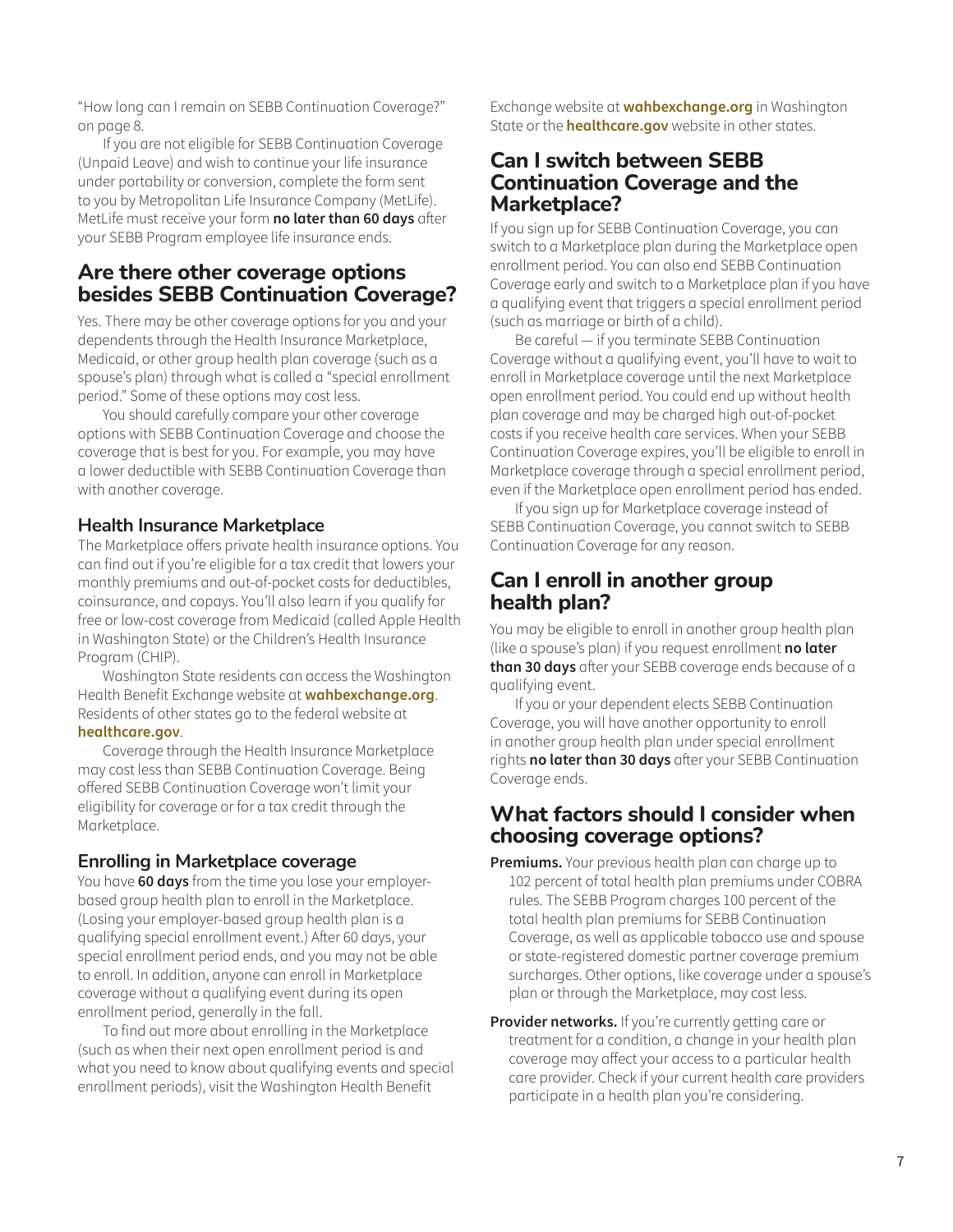- <span id="page-7-0"></span>**Drug formularies.** If you're currently taking prescription medications, a change in your health plan coverage may affect your prescription drug costs — and in some cases, your medication may not be covered by another plan. Check if your current medications are covered by the health plan you are considering.
- **Severance payments.** Under federal COBRA rules, if you lose your job and receive a severance package from your former employer, your former employer may offer to pay some or all of your SEBB Continuation Coverage (COBRA) payments for a period of time. If this is the case, call the U.S. Department of Labor at 1-866-444-3272 (TTY: 1-877- 889-5627) to discuss your options.
- **Where you live.** Some health plans limit their benefits to specific service or coverage areas. If you move to another area of the state or country, you may not be able to use your benefits. Check your health plan's service or coverage area, or other similar limitations.
- **Cost-sharing.** In addition to monthly premiums or contributions for health plan coverage, you pay out-ofpocket costs, such as copays, deductibles, coinsurance, or other fees when you receive health care services. Check what the cost-sharing requirements are for your health plan options. For example, one health plan option may have lower monthly premiums but a higher deductible and higher copayments.

# **Am I eligible for PEBB retiree insurance coverage?**

Public Employees Benefits Board (PEBB) retiree insurance coverage is available to school employees and their survivors who meet eligibility and enrollment requirements as described in Washington Administrative Code (WAC):

- Retiring employees, including employees determined eligible for a disability retirement, as described in WAC 182-12-171 and 182-12-211.
- Surviving dependents of employees and retirees, as described in WAC 182-12-265.

To find out if you are eligible for PEBB retiree insurance coverage visit **[hca.wa.gov/pebb-retirees](http://hca.wa.gov/pebb-retirees)**, or call the PEBB Program at 1-800-200-1004 (TRS: 711) to request a *PEBB Retiree Enrollment Guide*.

To enroll in or defer enrollment in PEBB retiree insurance coverage, the PEBB Program must receive the required form(s) **no later than 60 days** after your employer-paid, COBRA, or continuation coverage ends. Timelines differ for surviving dependents and employees eligible for a disability retirement and for those electing to enroll in a Medicare Advantage plan. Please check the *PEBB Retiree Enrollment Guide* for details. Your opportunity to enroll in PEBB retiree insurance coverage will be affected if the deadline is not met.

# **If I decline SEBB Continuation Coverage, can I enroll later?**

If you decline SEBB Continuation Coverage **before** the due date, you may change your mind as long as the SEBB Program receives your election form(s) **no later than 60 days** from the date your SEBB health plan coverage ended or the postmark date on this booklet, whichever is later. After that date, you will lose your opportunity to enroll unless you regain eligibility.

# <span id="page-7-1"></span>**How long can I remain on SEBB Continuation Coverage?**

Your maximum coverage period is determined by the qualifying event that caused you to lose SEBB coverage, as described in this section. In some situations, coverage can end before the maximum coverage period (see [page 11\)](#page-10-1).

#### **When the qualifying event is a termination of employment or reduction in hours**

SEBB Continuation Coverage (COBRA) can generally last up to 18 months if you meet other requirements explained in this booklet. Additional coverage may be available under SEBB Continuation Coverage (Unpaid Leave) as described in "When an employee is on approved leave or employment ends due to a layoff" in this section. Coverage may be extended due to disability or a second qualifying event as described in "When SEBB Continuation Coverage (COBRA) may be extended" in this section.

**When the covered employee enrolls in Medicare less than 18 months before their termination of employment or reduction in hours, it affects both the employee and their dependents**

#### **Employees**

When the covered employee enrolls in Medicare **less than 18 months before** their termination of employment or reduction in hours, the employee may:

- Elect SEBB Continuation Coverage (COBRA) for up to 18 months; or
- Enroll in PEBB retiree insurance coverage, if the employee is an eligible retiree as described in WAC 182-12-171.

**Note:** SEBB Continuation Coverage will end earlier than the maximum coverage period for a member that becomes eligible for Medicare due to turning age 65 or older, or when enrolled in Medicare due to a disability **after** enrolling in SEBB Continuation Coverage (COBRA). (See "Can SEBB Continuation Coverage be terminated before the end of the maximum coverage period?" on [page 11](#page-10-1).)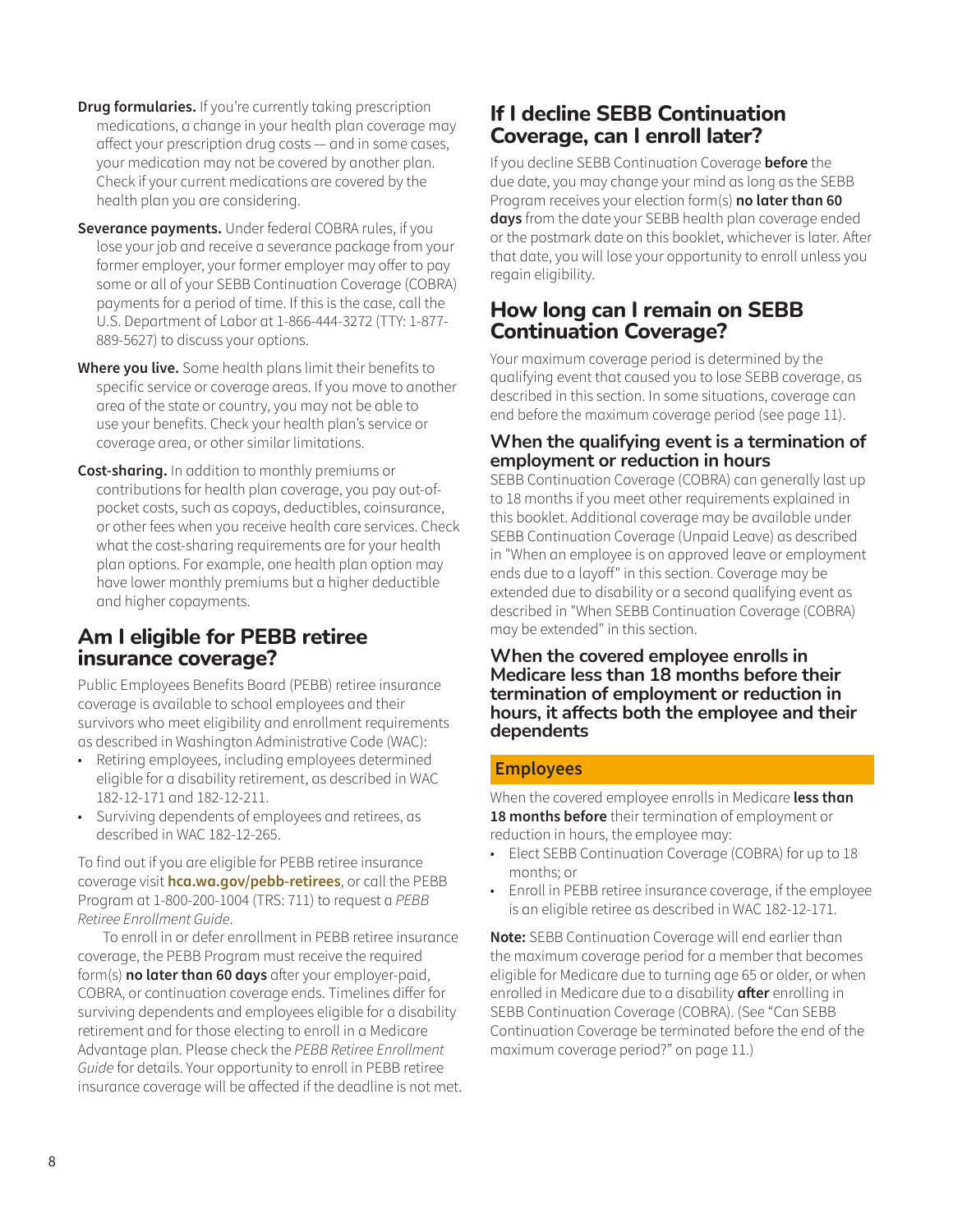#### **Dependents**

When the covered employee enrolls in Medicare **less than 18 months** before their termination of employment or reduction in hours, the employee's spouse or state-registered domestic partner and dependent children become eligible for SEBB Continuation Coverage (COBRA) for up to 36 months from the date of the employee's Medicare enrollment.

For example, if a covered employee enrolls in Medicare eight months before their termination of employment or reduction in hours, and the employee's covered dependents elect SEBB Continuation Coverage (COBRA), the dependents may continue coverage for 28 months after the continuation coverage enrollment date. (The 36 months allowed under COBRA, minus the eight months the employee was enrolled in Medicare before their termination of employment or reduction in hours, equals 28 months.)

This special Medicare extending rule for a spouse or state-registered domestic partner and dependent child is available only if the covered employee enrolls in Medicare **less than 18 months before** the termination of employment or reduction of hours.

#### <span id="page-8-0"></span>**When an employee is on approved leave or employment ends due to a layoff**

For the following events, SEBB Continuation Coverage (Unpaid Leave) generally can last for a maximum of 29 months, as described in WAC 182-31-100.

- The employee is on authorized leave without pay.
- The employee is receiving time-loss benefits under workers' compensation.
- The employee is called to active duty in the uniformed services, as defined under the Uniformed Services Employment and Reemployment Rights Act (USERRA).
- The employee is applying for disability retirement.
- The employee's employment ends due to layoff as defined in WAC 182-31-020.

The employee may continue:

- **Medical**
- Dental
- Vision
- Life insurance
- Accidental death and dismemberment (AD&D) insurance

An employee who is no longer eligible for SEBB Continuation Coverage (Unpaid Leave) as described above but has not used the maximum number of months allowed under federal COBRA rules, may continue medical, dental, and/or vision for the remaining difference in months allowed under SEBB Continuation Coverage (COBRA). However, the employee cannot continue life and AD&D insurance under SEBB Continuation Coverage (COBRA).

#### **When an employee is awaiting a hearing**

For an employee awaiting hearing of a grievance action, SEBB Continuation Coverage (Unpaid Leave) generally can last until the grievance is upheld or overturned for up to 29 months as described in WAC 182-31-120.

The employee may continue:

- **Medical**
- Dental
- Vision
- Life insurance
- AD&D insurance

If the grievance is upheld and the employee is no longer eligible for SEBB Continuation Coverage (Unpaid Leave), all insurance coverage will terminate at the end of the month in which the decision is entered or the date to which the premiums have been paid, whichever is later.

An employee whose grievance is upheld and is no longer eligible as described above, and who has not used the maximum number of months allowed under federal COBRA rules, may continue medical, dental, vision, or all three benefits for the remaining difference in months allowed under SEBB Continuation Coverage (COBRA). However, the employee cannot continue life and AD&D insurance under SEBB Continuation Coverage (COBRA).

#### **When the qualifying event is death, divorce, annulment, dissolution, or termination of a state-registered domestic partnership, or child's loss of eligibility**

When SEBB insurance coverage is lost due to the employee's death, divorce, or termination of a state-registered domestic partnership, or the dependent child losing eligibility (as described in WAC 182-31-140), SEBB Continuation Coverage (COBRA) coverage can last up to 36 months.

If you are a surviving spouse, state-registered domestic partner, or dependent child of an eligible employee, you may be eligible to enroll in PEBB retiree insurance coverage if you meet the procedural and eligibility requirements in WAC 182-12-265.

#### **When SEBB Continuation Coverage (COBRA) may be extended**

You may be able to extend the maximum 18-month period of SEBB Continuation Coverage (COBRA) if you or a qualified dependent becomes disabled or a second qualifying event occurs. You must notify the SEBB Program **no later than 60 days** after a disability or a second qualifying event to extend the continuation coverage period. If you fail to provide the notice within the timeframe allowed, you will lose the right to extend continuation coverage.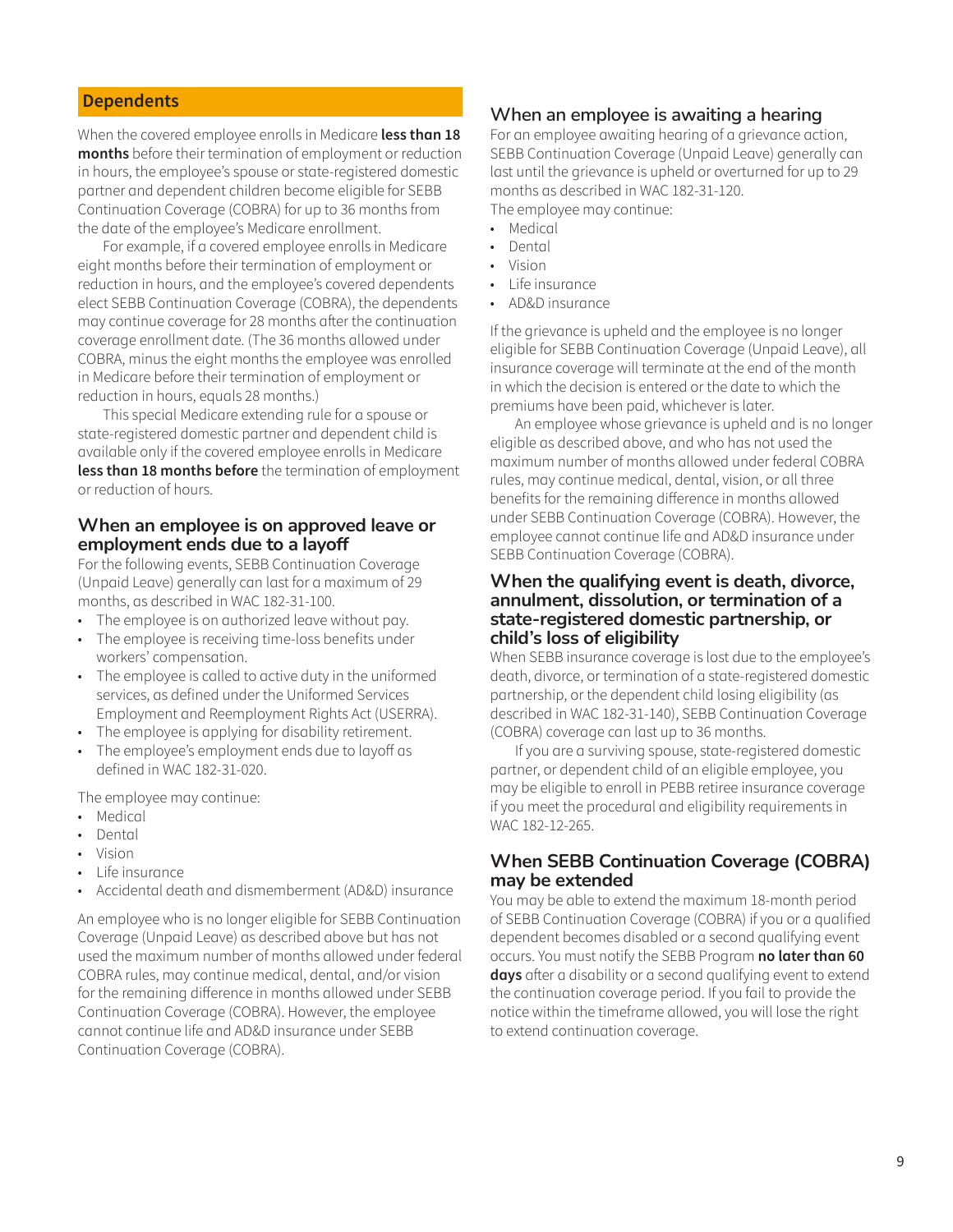#### **Disability**

If the Social Security Administration determines that any qualified beneficiary<sup>1</sup> is disabled, you and all of the qualified beneficiaries in your family may be eligible to receive up to 11 months of additional continuation coverage (for a total of 29 months). This extension is available only to those individuals who are receiving continuation coverage because of the covered employee's termination of employment or reduction of hours.

The disability must have started during the first 60 days of SEBB Continuation Coverage (COBRA) and must last at least until the end of the 18-month continuation coverage period.

The disability extension is available only if you notify the SEBB Program in writing and submit a *SEBB Continuation Coverage (COBRA) Election/Change* form and a copy of the disability award letter from the Social Security Administration **no later than 60 days** after the last of the following events:

- The date of the covered employee's termination of employment or reduction of hours.
- The date the qualified beneficiary loses (or would lose) coverage under SEBB Program rules as a result of the covered employee's termination of employment or reduction of hours.
- The date the SEBB Program mails a *SEBB Continuation Coverage Election Notice* to the qualified beneficiary, informing the beneficiary of their responsibility and the procedures to notify the SEBB Program.
- The date of the Social Security Administration's disability determination.

You must also provide this notice before the end of the initial 18 months of SEBB Continuation Coverage (COBRA) to be eligible for a disability extension. If the procedures in this booklet are not followed or if the notice is not submitted to the SEBB Program during the 60-day notice period and before the end of the initial 18 months of SEBB Continuation Coverage (COBRA), there will be no disability extension of SEBB Continuation Coverage (COBRA).

The right to the disability extension may be terminated if the Social Security Administration determines that the disabled qualified beneficiary is no longer disabled. You or your qualified beneficiaries have 30 days after the Social Security Administration's determination to notify the SEBB Program when a qualified beneficiary is no longer disabled.

#### **Second qualifying event extension of coverage**

If your qualified beneficiary<sup>1</sup> experiences a second qualifying event while receiving 18 months of SEBB Continuation Coverage (COBRA) (or 29 months, if the second event occurs during a disability extension), they may be eligible for up

to an additional 18 months of continuation coverage, for a maximum of 36 months of SEBB Continuation Coverage (COBRA).

To qualify for a second qualifying event extension of coverage, the second event must:

- Occur during the initial continuation coverage period resulting from termination of employment or reduction of hours; and
- Cause a qualified beneficiary to lose coverage under SEBB Program rules if the first qualifying event had not occurred. This includes:
	- The employee's death.
	- Divorce, annulment, or dissolution of marriage.
	- Termination of a state-registered domestic partnership.
	- The dependent child's loss of eligibility for coverage under SEBB Program rules.

#### **Second qualifying event extension**

The second qualifying event extension is not available when an employee enrolls in Medicare after their termination of employment or reduction of hours.

Eligible dependents must have been covered under the plan on the day before the first qualifying event. Newborns or adopted children added after the first qualifying event are also eligible for the second qualifying event extension.

To request a second qualifying event extension, you or your qualified beneficiary must notify the SEBB Program in writing and provide notice of a second qualifying event within the required deadline noted below. This notice of a second qualifying event must be submitted **no later than 60 days** after the later of:

- The date of the second qualifying event.
- The date the qualified beneficiary would lose coverage under SEBB Program rules as a result of the second qualifying event.
- The date the SEBB Program provides the qualified beneficiary with a summary plan document (also called a certificate of coverage or benefits booklet) either in print or on HCA's website at **[hca.wa.gov/erb](http://hca.wa.gov/erb)**, informing the beneficiary of their responsibility and the procedures to notify the SEBB Program.
- The date the SEBB Program mails a *SEBB Continuation Coverage Election Notice* to the qualified beneficiary, informing the beneficiary of their responsibility and the procedures to notify the SEBB Program.

The notice must include:

- The second qualifying event and the date it happened.
- The names and addresses of all qualified beneficiaries who are receiving continuation coverage.
- Proof of the second qualifying event.

*<sup>1</sup> State-registered domestic partners and their children who lost coverage due to a qualifying event are allowed to extend the period of continuation coverage in the same situations as a spouse or child who is a qualified beneficiary.*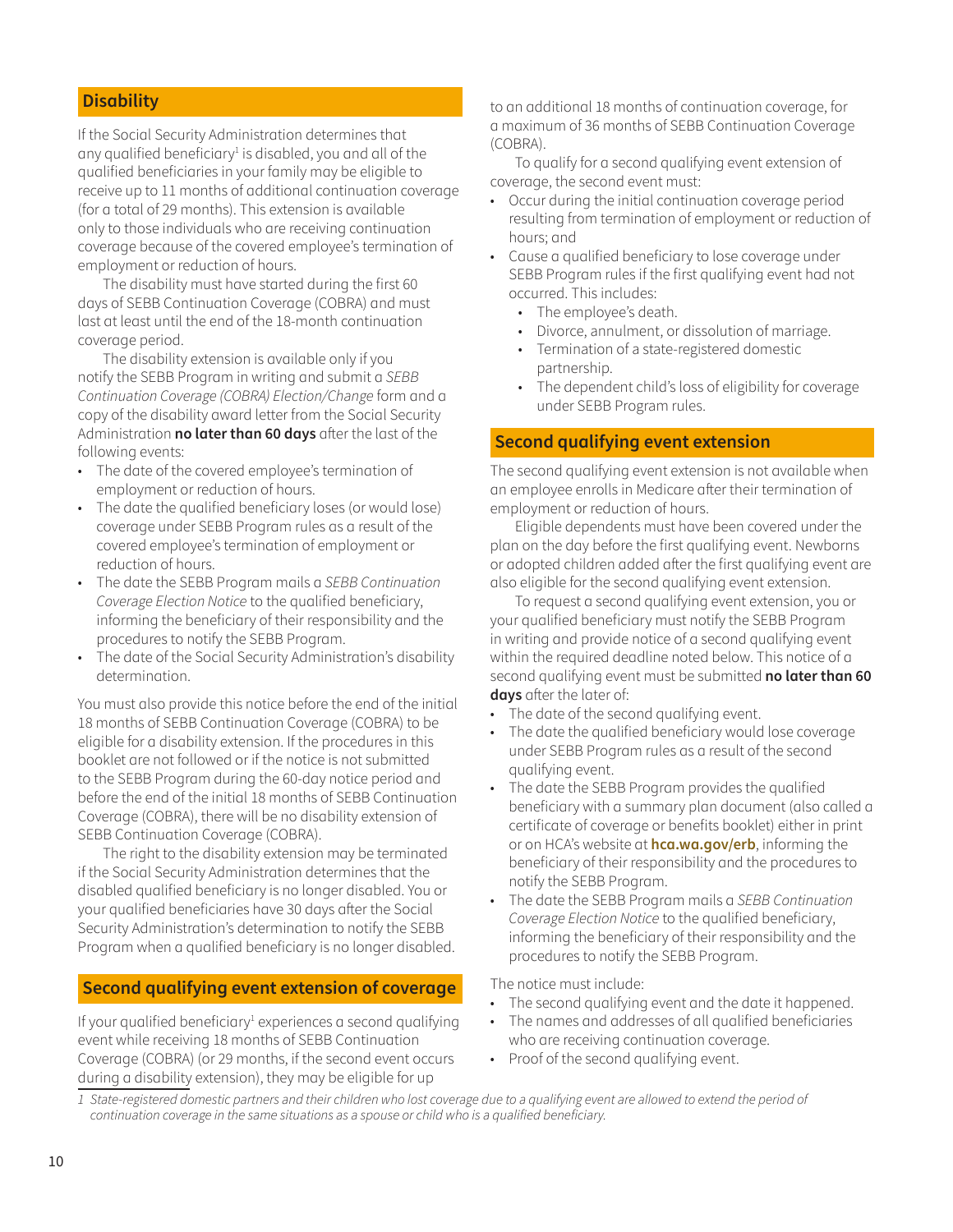#### <span id="page-10-0"></span>**When SEBB Continuation Coverage (Unpaid Leave) counts toward your maximum SEBB Continuation Coverage (COBRA) coverage period**

If you are eligible for and elect to continue coverage under SEBB Continuation Coverage (Unpaid Leave), the maximum number of months allowed under SEBB Continuation Coverage (COBRA) are included in the maximum number of months allowed under SEBB Continuation Coverage (Unpaid Leave).

For example, if you are eligible for 29 months of SEBB Continuation Coverage (Unpaid Leave) under SEBB Program rules, and eligible for 18 months of SEBB Continuation Coverage (COBRA) because of your qualifying event, the first 18 months of SEBB Continuation Coverage (Unpaid Leave) will satisfy the 18-month COBRA coverage period. Likewise, if you are no longer eligible for SEBB Continuation Coverage (Unpaid Leave) and have not used the maximum 18 months allowed under SEBB Continuation Coverage (COBRA), you may switch to COBRA for the remaining months, for a total of 18 months.

## <span id="page-10-1"></span>**Can SEBB Continuation Coverage be terminated before the end of the maximum coverage period?**

Yes. SEBB Continuation Coverage can be terminated before the end of the maximum coverage period for the reasons listed below.

#### **Automatic termination before the end of the maximum coverage period**

SEBB Continuation Coverage will terminate earlier than the end of the maximum coverage period if any required premium and applicable premium surcharges are not paid on time.

SEBB Continuation Coverage may also end earlier than the end of the maximum coverage period for the same reasons coverage could end for any other SEBB enrollee (such as fraud). Once your coverage ends, you are not eligible to reenroll in SEBB Continuation Coverage.

#### **Medicare enrollment or other group health plan coverage**

SEBB Continuation Coverage (COBRA) will terminate early if you enroll in Medicare benefits **after** the date you elect SEBB Continuation Coverage (COBRA). SEBB Continuation Coverage (COBRA) will terminate at the end of the month you become eligible for Medicare due to turning age 65 or older, or when enrolled in Medicare due to a disability. The early termination does not affect the COBRA rights of other qualified beneficiaries who are not enrolled in Medicare benefits (e.g., the spouse or child of the Medicare-entitled beneficiary).

SEBB Continuation Coverage (COBRA) will terminate early if you enroll in another group health plan coverage. After electing SEBB Continuation Coverage (COBRA), you must notify the SEBB Program in writing **no later than 60 days** after you or a qualified dependent enrolls in another employer group health plan coverage.

There are limitations on plans imposing pre-existing exclusions, and such exclusions are prohibited under the Affordable Care Act.

Qualified beneficiaries who are eligible to elect SEBB Continuation Coverage (COBRA) may do so even if they have other group health plan coverage or are enrolled in Medicare benefits **before** the date on which SEBB Continuation Coverage (COBRA) is elected.

#### **A qualified beneficiary stops being disabled**

If the Social Security Administration determines that a qualified beneficiary is no longer disabled, and you receive an 11-month extension of SEBB Continuation Coverage (COBRA), you must notify the SEBB Program in writing **no later than 30 days** after the Social Security Administration sends you notice of the determination. SEBB Continuation Coverage (COBRA) for all qualified beneficiaries will end either on the first day of the month that is more than 30 days after a final determination by the Social Security Administration, or the end of the coverage period that applies (without regard to the disability extension), whichever is later.

#### **Request to terminate coverage**

If an enrollee would like to terminate coverage before the end of the maximum coverage period, they must submit a written request to:

Health Care Authority SEBB Program PO Box 42720 Olympia, WA 98504-2720

Generally, coverage will end on the last day of the month in which the SEBB Program receives your written request, or on the last day of the month specified in the termination request, whichever is later. If your written request is received on the first day of the month, coverage will end on the last day of the previous month.

To reduce or cancel life or accidental death and dismemberment (AD&D) insurance, call MetLife at 1-833-854-9624.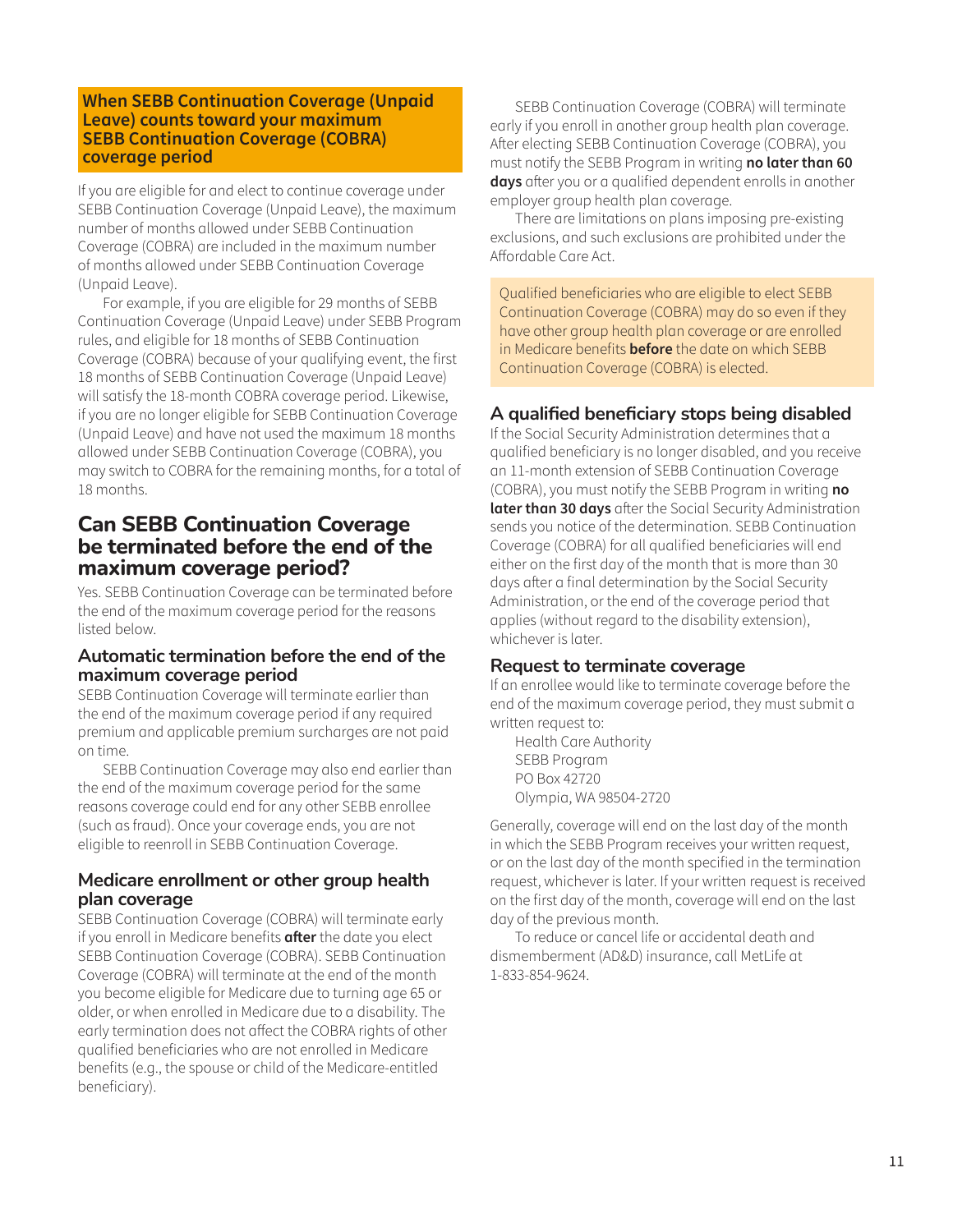# <span id="page-11-0"></span>**How much does SEBB Continuation Coverage cost?**

See monthly premiums for SEBB Continuation Coverage on [page 14.](#page-13-1) Generally, you are required to pay the entire cost of SEBB Continuation Coverage, similar to the total cost paid by both the employer and employee.

You will also be charged the tobacco use premium surcharge and spouse or state-registered domestic partner coverage premium surcharge in addition to your monthly medical premium if they apply to you. For more information, see "Premium surcharges" on [page 16.](#page-15-1)

# <span id="page-11-1"></span>**When and how do I make payments?**

#### **First premium payment for SEBB Continuation Coverage**

Your first premium payment and applicable premium surcharges are due to the Health Care Authority (HCA) **no later than 45 days** after your election period ends. Your election period ends **no later than 60 days** from the date SEBB health plan coverage ended or the mailing date on this booklet, whichever is later.

Your first payment **must cover the cost of continuation coverage from the time your SEBB coverage ends through the end of the previous month** and must include applicable premium surcharges.

For example: A SEBB subscriber's employment ends on September 15, and they lose coverage on September 30. They elect SEBB Continuation Coverage (COBRA) on November 15. If they make the first payment in November, it must cover the premium and applicable premium surcharges for October. If they make the first payment in December, it must cover premiums and applicable premium surcharges for October and November.

You must make sure the amount of your first payment is correct. To confirm the amount due, call 1-800-200-1004 (TRS: 711) and select the menu option available to speak with Accounting.

**We will not enroll you** until you elect to continue your SEBB coverage and make the first premium payment, including applicable premium surcharges, within the timelines provided.

#### **How to make premium and applicable premium surcharge payments**

Monthly premium payments and applicable premium surcharges for continuing SEBB medical coverage must be made to HCA, as well as premiums associated with continuing SEBB dental and vision.

Mail or bring your **first** premium payment to the Health Care Authority (HCA). Make checks payable to **Health Care Authority**.

#### **Mail to (for first payments only):**

Health Care Authority PO Box 42691 Olympia, WA 98504-2691

Or bring to:

Health Care Authority 626 8th Avenue SE Olympia, WA 98501

(8 a.m. to 4:30 p.m., Monday–Friday) Because of closures during the COVID-19 pandemic, please call ahead to check whether our visitor office is open before your visit. To check lobby hours,

#### visit **[hca.wa.gov/employee-retiree-benefits/contact-us](http://hca.wa.gov/employee-retiree-benefits/contact-us)**.

After HCA receives your first payment, you must pay all continuation coverage premiums and applicable premium surcharges as they become due. Here are your payment options for your second and subsequent payments:

#### **Personal check or money order**

#### **Mail to:**

Health Care Authority SEBB Program PO Box 94115 Seattle, WA 98124-6415

You may also pay in cash at the HCA office only. Bring payments to the street address listed above.

#### **Automatic bank account withdrawals**

To set up automatic bank account withdrawals, fill out the *SEBB Electronic Debit Service Agreement* form and submit it to HCA. The form is available on the HCA website at **[hca.wa.gov/sebb-continuation](http://hca.wa.gov/sebb-continuation)** under *Forms & publications*. Approval takes six to eight weeks, so you must continue to pay the total due as invoiced each month until you receive a letter from HCA with your electronic debit start date.

For premium payment questions, call 1-800-200-1004 (TRS: 711) and select the menu option to speak with Accounting.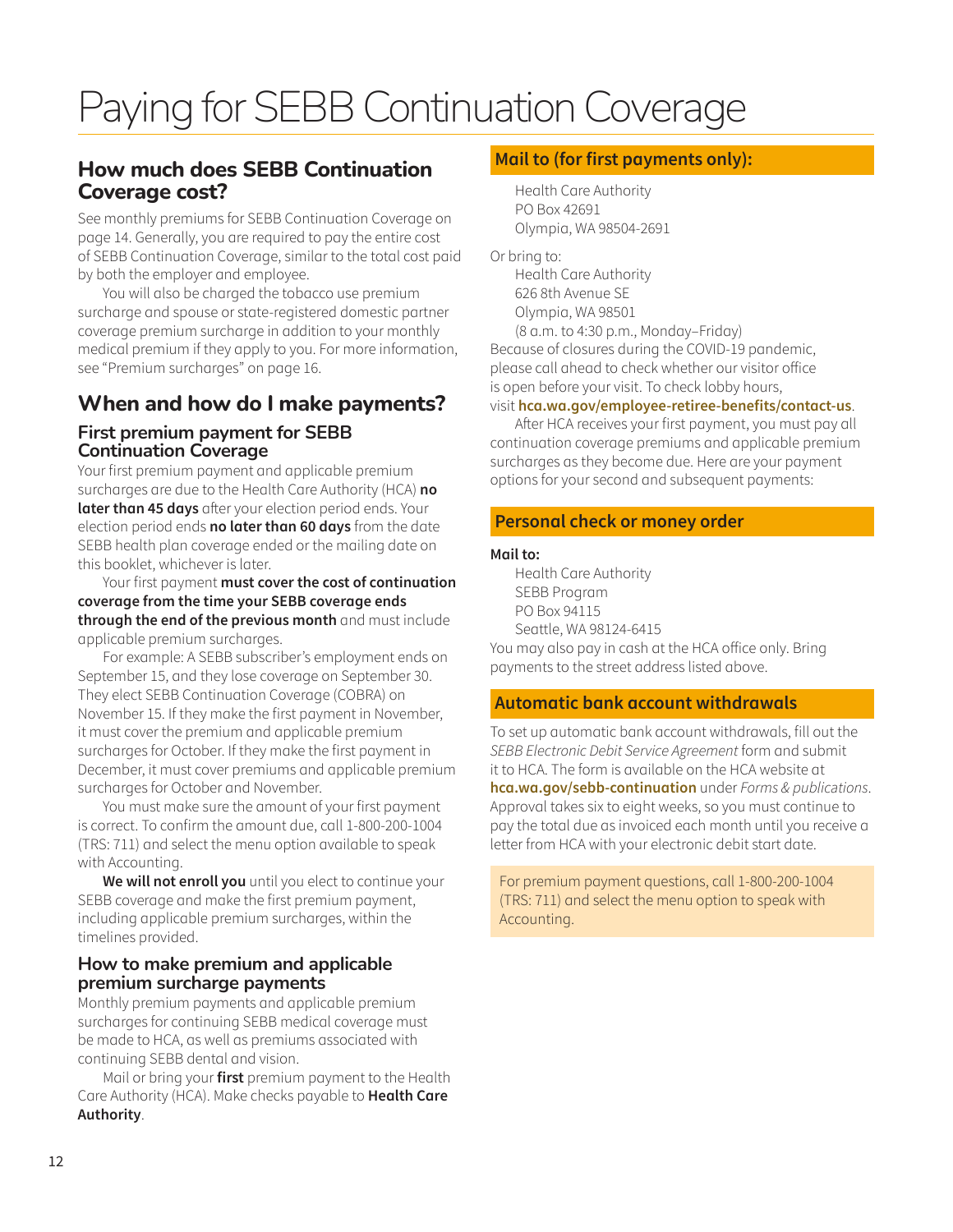# <span id="page-12-0"></span>**When are premium payments considered paid?**

We consider your premium and applicable premium surcharges paid on the date you mailed or hand delivered your payment to HCA at one of the addresses on the previous page or submitted it through electronic debit service. If your check is returned due to insufficient funds or for any other reason, it is not considered paid.

# **What are the due dates for monthly payments?**

After you elect SEBB Continuation Coverage and make your first payment, ongoing premium and applicable premium surcharge payments are due on the 15th of the month for that month's coverage. If you make a premium payment on or before the 15th day of the current month, your SEBB coverage will continue for that month.

If your monthly premium or applicable premium surcharges remain unpaid for 30 days, your premium payment will be delinquent and your account may be terminated, depending on the amount owed.

**The monthly premium may change at the beginning of each calendar year.** We will notify you of changes to premiums and benefits before the beginning of each calendar year.

Depending on your payment method, you may or may not receive an invoice for your continuation coverage premium and applicable premium surcharges as a reminder of your responsibility to make these payments on time. You must pay them on time, even if you do not receive an invoice.

# **Is there a grace period for monthly payments?**

You are allowed a 30-day grace period from the date that your monthly premium or applicable premium surcharges become delinquent to pay the unpaid balance.

If your monthly premium or applicable premium surcharges remain unpaid for 60 days from the original due date, your coverage will be terminated back to the last day of the month for which the monthly premium and applicable premium surcharges were paid.

# **What if my payment is late?**

After the first premium payment, premiums and applicable premium surcharges must be paid as they become due. They are considered delinquent (unpaid) if:

- HCA doesn't receive payment for your monthly premium or applicable premium surcharges and it remains unpaid for 30 days after the original due date; or
- HCA receives an underpayment that is more than an insignificant shortfall (as defined in WAC 182-30-020), and the monthly premium or applicable premium surcharges remain underpaid for 30 days after the original due date.

If paying the unpaid premium balance creates a hardship for you (and HCA agrees), you may request that HCA set up a payment plan for up to 12 months in duration.

All premium payments and applicable premium surcharges received by the SEBB Program will be applied to the oldest month in which a premium or applicable premium surcharge was unpaid or underpaid in the following order:

- The oldest month owed: The insurance coverage premium will be paid first, and then any applicable premium surcharges.
- The next oldest month owed: The insurance coverage premium will be paid first, and then any applicable premium surcharges.

If you fail to pay premiums and applicable premium surcharges within the required deadline, coverage will be terminated as of the last day of the month for which the monthly premium and applicable premium surcharges were paid.

If your coverage is terminated, you will be financially responsible for all medical, dental, and/or vision services received after the termination effective date.

Once your continuation coverage is terminated, you cannot reenroll.

# **How do I make payments for life and AD&D insurance?**

Premiums associated with life insurance and accidental death and dismemberment (AD&D) insurance coverage must be made to Metropolitan Life Insurance Company (MetLife).

See "When an employee is on approved leave or employment ends due to a layoff" on [page 9](#page-8-0) for who is eligible for life and AD&D insurance.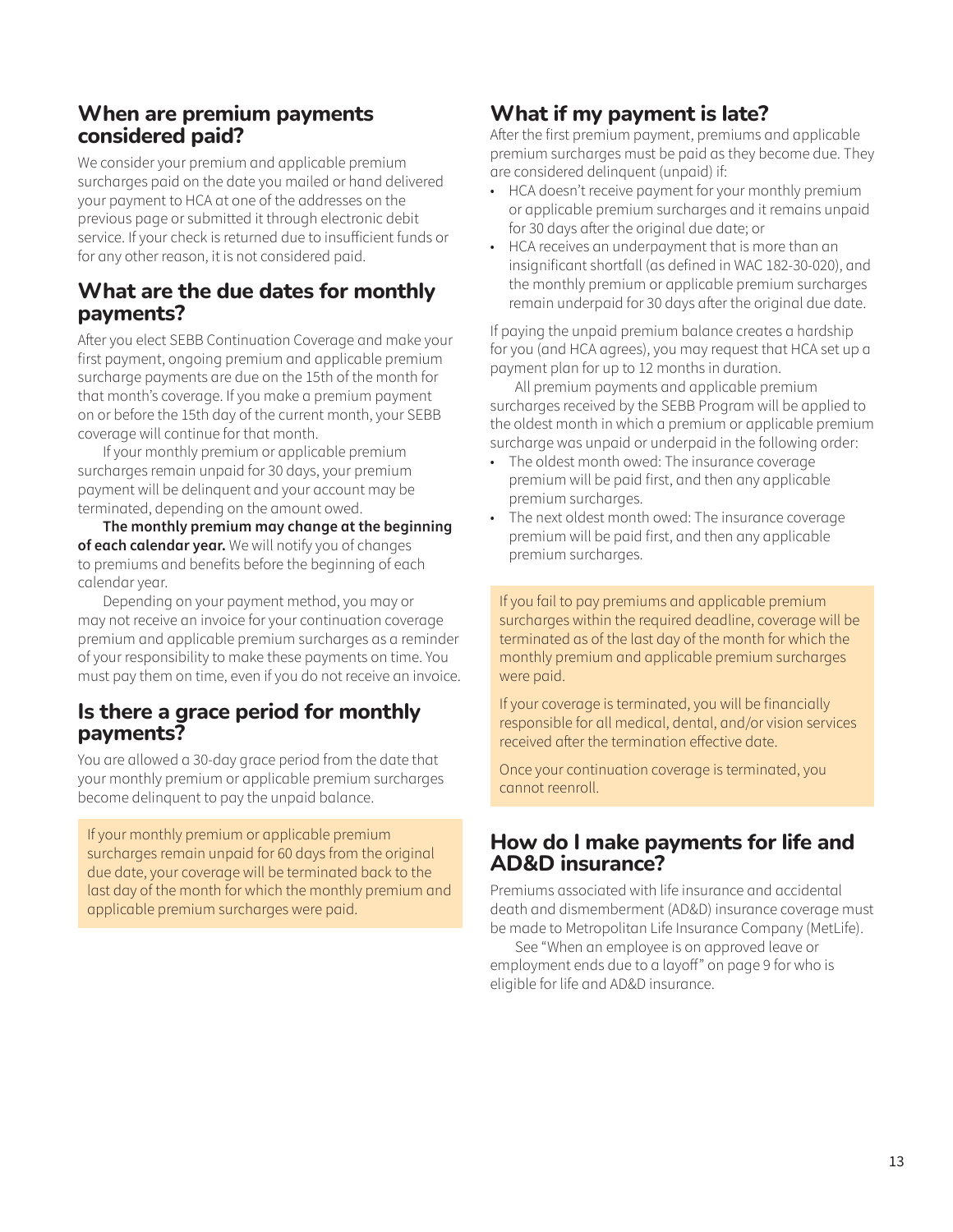# <span id="page-13-1"></span><span id="page-13-0"></span>2022 SEBB Continuation Coverage monthly medical premiums

#### Effective January 1, 2022

|                                                | <b>Managed Care and Exclusive Provider Organization (EPO) Plans</b> |                                                                             |                   |            |                                                    |                                     |                    |                           |
|------------------------------------------------|---------------------------------------------------------------------|-----------------------------------------------------------------------------|-------------------|------------|----------------------------------------------------|-------------------------------------|--------------------|---------------------------|
| What you pay                                   |                                                                     | <b>Kaiser Foundation Health</b><br><b>Plan of the Northwest<sup>1</sup></b> |                   |            | <b>Kaiser Foundation Health Plan of Washington</b> | <b>Premera</b><br><b>Blue Cross</b> |                    |                           |
|                                                | Plan <sub>1</sub>                                                   | Plan <sub>2</sub>                                                           | Plan <sub>3</sub> | Core 1     | Core 2                                             | Core <sub>3</sub>                   | <b>SoundChoice</b> | <b>Peak Care</b><br>(FPO) |
| <b>Monthly premiums</b>                        |                                                                     |                                                                             |                   |            |                                                    |                                     |                    |                           |
| Subscriber                                     | \$624.33                                                            | \$643.50                                                                    | \$710.04          | \$613.17   | \$618.56                                           | \$693.14                            | \$650.56           | \$615.10                  |
| Subscriber &<br>spouse <sup>2</sup>            | \$1,244.27                                                          | \$1,282.60                                                                  | \$1,415.69        | \$1,221.95 | \$1,232.73                                         | \$1,381.89                          | \$1,296.73         | \$1,225.80                |
| Subscriber &<br>children                       | \$1,089.28                                                          | \$1,122.83                                                                  | \$1,239.27        | \$1,069.76 | \$1,079.19                                         | \$1,209.70                          | \$1,135.19         | \$1,073.13                |
| Subscriber, spouse, <sup>2</sup><br>& children | \$1,864.21                                                          | \$1,921.71                                                                  | \$2,121.33        | \$1,830.73 | \$1,846.90                                         | \$2,070.64                          | \$1,942.90         | \$1,836.51                |

|                                                                               | <b>Preferred Provider Organization (PPO) Plans</b> |                            |                            |                                                                     |                                    |                  |                  |                 |                           |
|-------------------------------------------------------------------------------|----------------------------------------------------|----------------------------|----------------------------|---------------------------------------------------------------------|------------------------------------|------------------|------------------|-----------------|---------------------------|
| <b>Kaiser Foundation Health Plan</b><br>of Washington Options<br>What you pay |                                                    | <b>Premera Blue Cross</b>  |                            | <b>Uniform Medical Plan (administered</b><br>by Regence BlueShield) |                                    |                  |                  |                 |                           |
|                                                                               | Access<br><b>PPO 1</b>                             | Access<br>PPO <sub>2</sub> | Access<br>PPO <sub>3</sub> | <b>High PPO</b>                                                     | <b>Standard</b><br>PP <sub>0</sub> | <b>Achieve 1</b> | <b>Achieve 2</b> | <b>UMP Plus</b> | High<br><b>Deductible</b> |
| <b>Monthly premiums</b>                                                       |                                                    |                            |                            |                                                                     |                                    |                  |                  |                 |                           |
| Subscriber                                                                    | \$677.92                                           | \$707.43                   | \$759.28                   | \$661.64                                                            | \$611.72                           | \$611.16         | \$674.93         | \$651.30        | \$604.80                  |
| Subscriber &<br>spouse <sup>2</sup>                                           | \$1,351.46                                         | \$1,410.47                 | \$1,514.17                 | \$1,318.90                                                          | \$1,219.05                         | \$1,217.93       | \$1,345.47       | \$1,298.21      | \$1,204.58                |
| Subscriber &<br>children                                                      | \$1,183.07                                         | \$1,234.71                 | \$1,325.45                 | \$1,154.59                                                          | \$1,067.22                         | \$1,066.24       | \$1,177.84       | \$1,136.48      | \$1,062.45                |
| Subscriber, spouse, <sup>2</sup><br>& children                                | \$2,024.99                                         | \$2,113.52                 | \$2,269.06                 | \$1,976.15                                                          | \$1,826.38                         | \$1,824.70       | \$2,016.01       | \$1,945.12      | \$1,773.11                |

# **Medical premium surcharges**

Two premium surcharges may apply in addition to your monthly medical premium. You will be charged for them if the conditions below apply, or if you do not attest to the surcharges when required.

- A monthly \$25-per-account tobacco use medical premium surcharge will apply if you or any dependent (age 13 and older) enrolled on your SEBB coverage uses tobacco products.
- A monthly \$50 medical premium surcharge will apply if you enroll a spouse or state-registered domestic partner in SEBB medical coverage, and they have chosen not to enroll in another employer-based group medical plan that is comparable to UMP Classic (a Public Employees Benefits Board [PEBB] Program plan).

For more guidance on whether these surcharges apply to you, see the *2022 SEBB Premium Surcharge Attestation Help Sheet* on the HCA website at **[hca.wa.gov/erb](http://hca.wa.gov/erb)** under *Forms & publications*.

<span id="page-13-3"></span><span id="page-13-2"></span>*1. Kaiser Foundation Health Plan of the Northwest (KFHPNW) offers plans in Clark and Cowlitz counties in Washington and select counties in Oregon. KFHPNW Medicare plans have a larger service area.* 14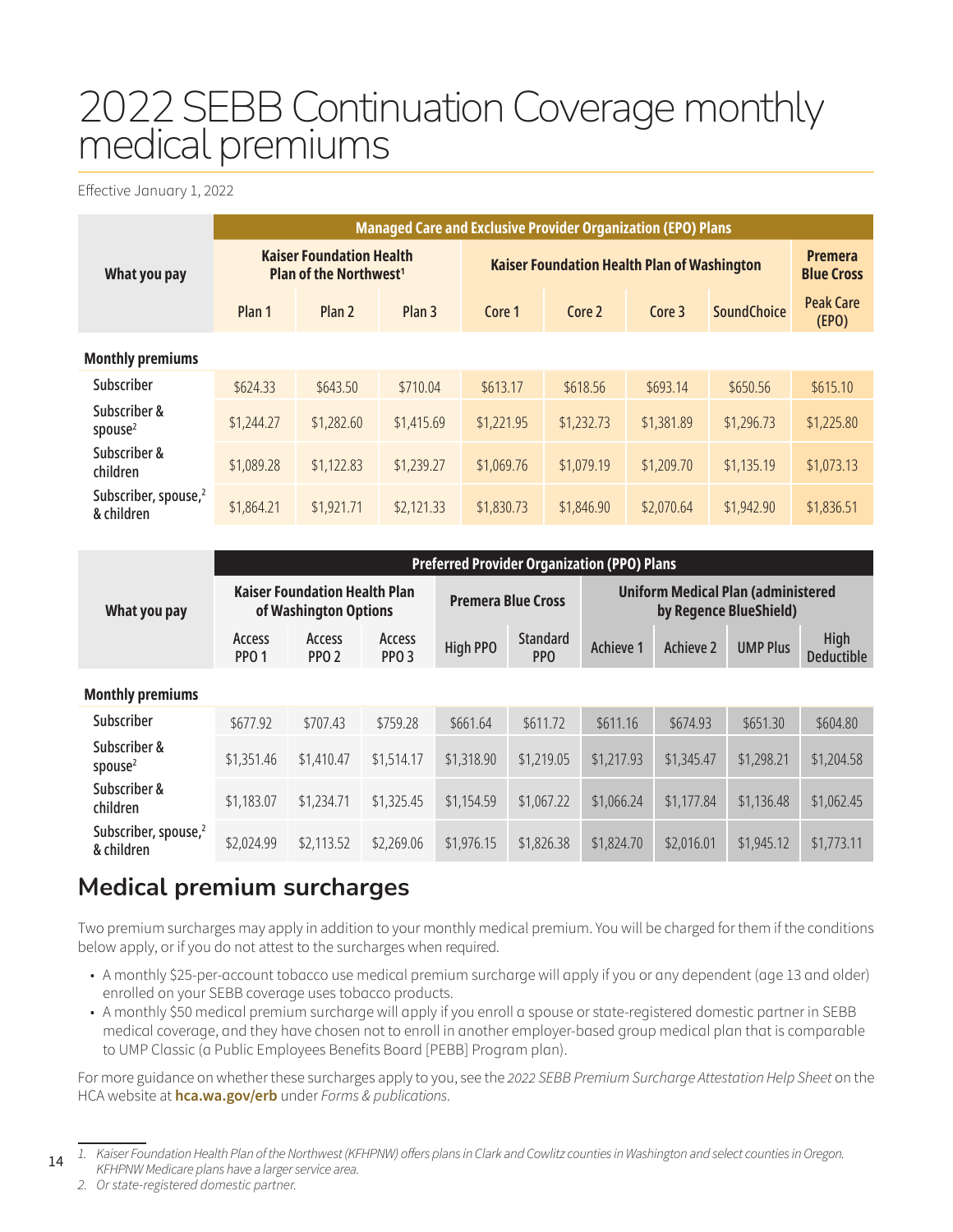# <span id="page-14-0"></span>**Monthly dental premiums**

| What you pay                                | <b>Managed Care Plans</b> | <b>Preferred Provider</b><br><b>Organization (PPO)</b> |                                  |  |
|---------------------------------------------|---------------------------|--------------------------------------------------------|----------------------------------|--|
|                                             | DeltaCare <sup>1</sup>    | <b>Willamette Dental Group</b>                         | Uniform Dental Plan <sup>1</sup> |  |
| <b>Monthly premiums</b>                     |                           |                                                        |                                  |  |
| Subscriber                                  | \$41.33                   | \$49.90                                                | \$49.76                          |  |
| Subscriber & spouse <sup>2</sup>            | \$82.66                   | \$99.80                                                | \$99.52                          |  |
| Subscriber & children                       | \$82.66                   | \$99.80                                                | \$99.52                          |  |
| Subscriber, spouse, <sup>2</sup> & children | \$123.99                  | \$149.70                                               | \$149.28                         |  |

# **Monthly vision premiums**

| What you pay                                | Davis Vision <sup>3</sup> | <b>EyeMed Vision Care4</b> | MetLife Vision <sup>5</sup> |
|---------------------------------------------|---------------------------|----------------------------|-----------------------------|
| <b>Monthly premiums</b>                     |                           |                            |                             |
| Subscriber                                  | \$4.36                    | \$5.96                     | \$6.66                      |
| Subscriber & spouse <sup>2</sup>            | \$8.72                    | \$11.92                    | \$13.32                     |
| Subscriber & children                       | \$7.63                    | \$10.43                    | \$11.66                     |
| Subscriber, spouse, <sup>2</sup> & children | \$13.08                   | \$17.88                    | \$19.98                     |

<span id="page-14-1"></span>*<sup>1.</sup> Administered by Delta Dental.*

<span id="page-14-5"></span>*<sup>2.</sup> Or state-registered domestic partner*

<span id="page-14-2"></span>*<sup>3.</sup> Underwritten by HM Life Insurance Company.*

<span id="page-14-3"></span>*<sup>4.</sup> Underwritten by Fidelity Security Life Insurance Company.*

<span id="page-14-4"></span>*<sup>5.</sup> Underwritten by Metropolitan Life Insurance Company.* 15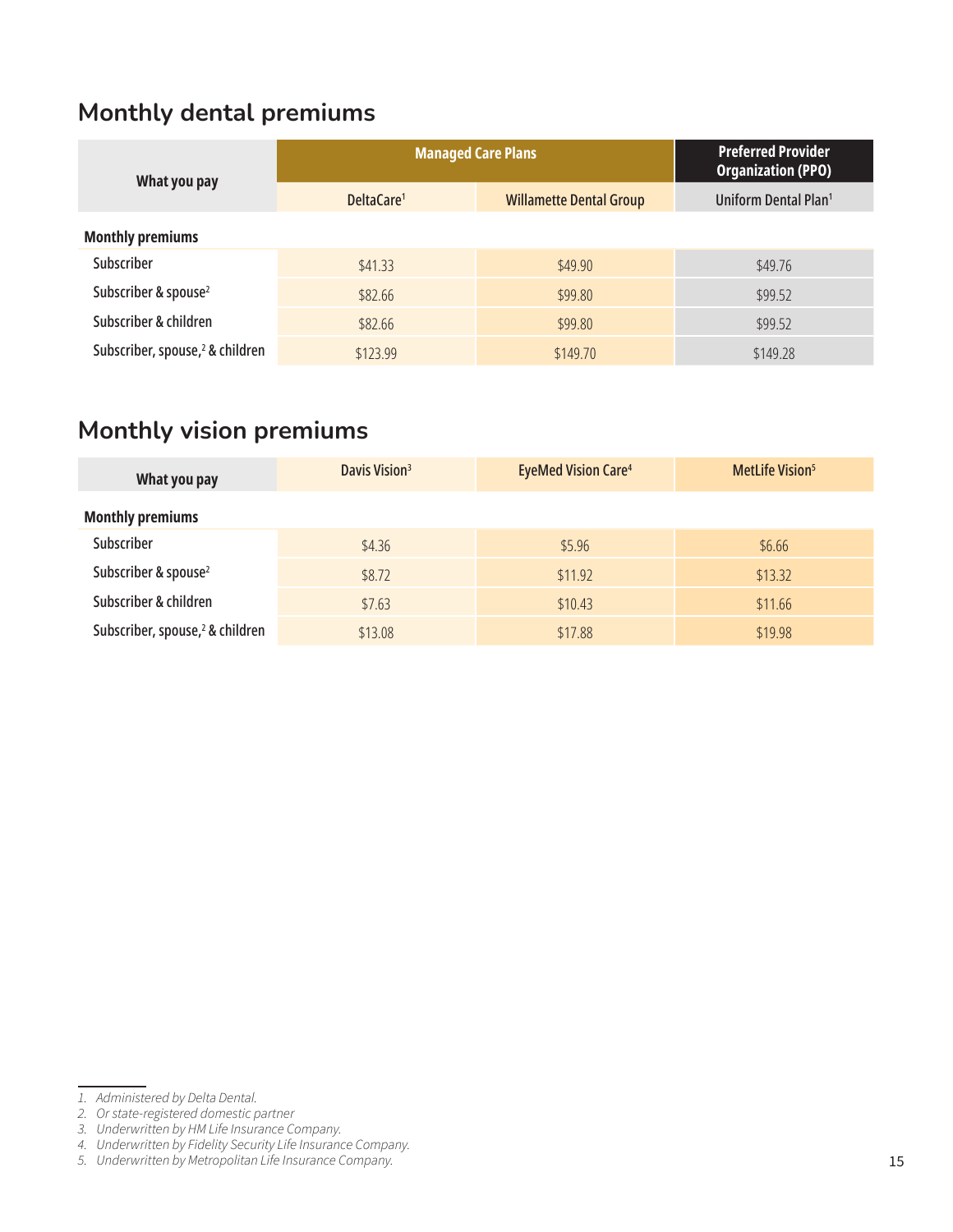# <span id="page-15-1"></span><span id="page-15-0"></span>Premium surcharges

Two premium surcharges may apply in addition to your monthly medical premium. You will be charged for them if the conditions below apply, or if you do not attest to the surcharges. The premium surcharges apply to SEBB subscribers who are enrolled in a SEBB medical plan.

- A monthly \$25-per-account tobacco use medical premium surcharge will apply if you or any dependent (age 13 and older) enrolled on your SEBB medical coverage uses tobacco products.
- A monthly \$50 medical premium surcharge will apply if you enroll a spouse or state-registered domestic partner in SEBB medical coverage and they have chosen not to enroll in another employer-based group medical plan that is comparable to UMP Classic, (a Public Employees Benefits Board [PEBB] Program plan).

For more guidance on whether these surcharges apply to you, see the *SEBB Premium Surcharge Attestation Help Sheet* on the HCA website at **[hca.wa.gov/sebb-continuation](http://hca.wa.gov/sebb-continuation)** under *Forms & publications*.

# **What is the tobacco use premium surcharge?**

You will be charged a monthly \$25-per-account tobacco use premium surcharge in addition to your monthly medical premium if you or any dependent (age 13 or older) enrolled on your SEBB medical coverage has used a tobacco product in the past two months, or if you do not attest to this premium surcharge as required under SEBB Program rules. The surcharge will not apply if:

- You and all enrolled dependents ages 18 and older who use tobacco products are enrolled in a tobacco cessation program through your medical plan, or
- Enrolled dependents age 13 to 17 who use tobacco products have accessed information and resources aimed at teens at **[teen.smokefree.gov](http://teen.smokefree.gov/)**.

You do not have to attest for dependents age 12 and younger. You do not need to attest when a dependent turns 13 unless the dependent uses, or starts using, tobacco products.

If a provider finds that ending tobacco use or participating in your medical plan's tobacco cessation program will negatively affect your or your dependent's health, read about your options in SEBB Program Administrative Policy 91-1 on the SEBB Program rules and policies webpage at **[hca.wa.gov/sebb-rules](http://hca.wa.gov/sebb-rules)**.

#### **How to attest to this surcharge**

To find out if the tobacco use premium surcharge applies to you, use the *SEBB Premium Surcharge Attestation Help Sheet* on the HCA website at **[hca.wa.gov/sebb-continuation](http://hca.wa.gov/sebb-continuation)** under *Forms & publications*.

You must attest when you enroll using either the *SEBB Continuation Coverage (COBRA) Election/Change* form or the *SEBB Continuation Coverage (Unpaid Leave) Election/Change*  form. The SEBB Program must receive the form by the required deadline.

#### **To report a change**

You must report a change in tobacco use status if:

- You or any enrolled dependent age 13 and older starts using tobacco products.
- You or any enrolled dependent age 13 and older has not used tobacco products within the past two months.
- You or your enrolled dependent who is 18 years or older and uses tobacco products enrolls in the free tobacco cessation program through your SEBB Program medical plan.
- Your enrolled dependent who is 13 to 17 years old and uses tobacco products accesses the tobacco cessation resources aimed at teens mentioned in the *SEBB Premium Surcharge Attestation Help Sheet*.

You may report the change in tobacco use status anytime by submitting a *SEBB Premium Surcharge Attestation Change Form* (found on the HCA website at **[hca.wa.gov/sebb-continuation](http://hca.wa.gov/sebb-continuation)** under *Forms & publications*) to the SEBB Program.

If the change you report means that the premium surcharge applies to you, the surcharge is effective the first day of the month after you or your dependent age 13 or older begin tobacco use. If that day is the first of the month, then the surcharge begins on that day.

If the change you report results in removal of the premium surcharge, the change is effective the first day of the month after we receive your new attestation. If that day is the first of the month, then the change to the premium surcharge begins on that day.

# **What is the spouse or stateregistered domestic partner coverage premium surcharge?**

If you do not enroll a spouse or state-registered domestic partner on your SEBB medical coverage, this surcharge does not apply to you. You do not need to attest.

You will be charged a monthly \$50 premium surcharge in addition to your monthly medical premium if you enroll your spouse or state-registered domestic partner on your SEBB medical coverage and one of the following applies:

• That person chose not to enroll in another employerbased group medical insurance that is comparable to the Public Employees Benefits Board (PEBB) Program's Uniform Medical Plan (UMP) Classic plan.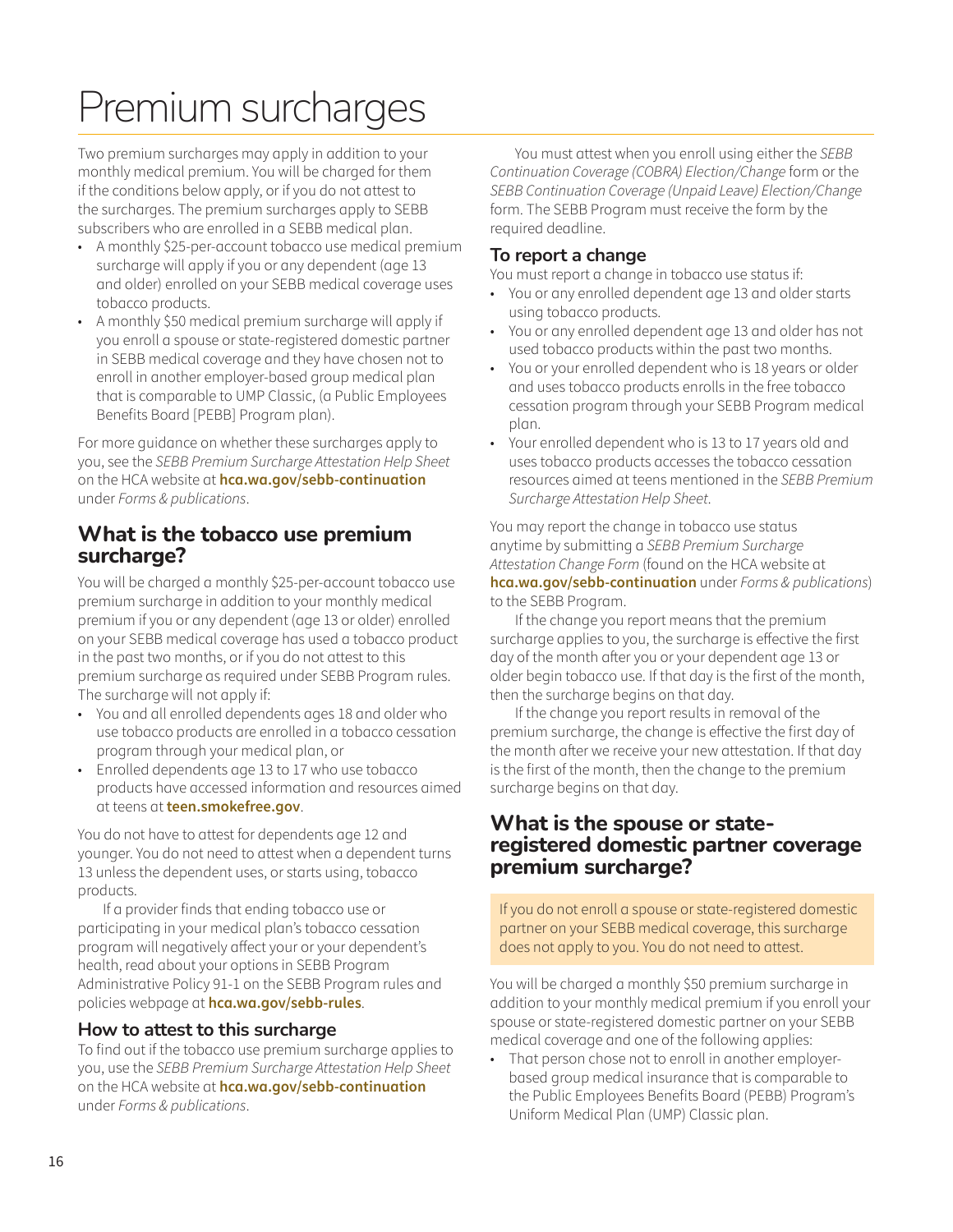- You do not attest by the required deadline.
- Your attestation response results in incurring the premium surcharge.

#### **How to attest to this surcharge**

If you enroll a spouse or state-registered domestic partner on your SEBB Program medical coverage, use the *SEBB Premium Surcharge Attestation Help Sheet* on the HCA website at **[hca.wa.gov/sebb-continuation](http://hca.wa.gov/sebb-continuation)** under *Forms & publications* to find out if the spouse or state-registered domestic partner coverage premium surcharge applies to you. Then, you must attest when you enroll by completing the *SEBB Continuation Coverage (COBRA) Election/Change* form or the *SEBB Continuation Coverage (Unpaid Leave) Election/Change* form. The SEBB Program must receive the form by the required deadline.

If you enroll a spouse or state-registered domestic partner on your SEBB medical coverage but do not attest to the surcharge, or if the attestation results in you incurring the surcharge, you will be charged the \$50 spouse or stateregistered domestic partner coverage premium surcharge in addition to your monthly medical premium.

#### **To report a change**

Outside of the SEBB Program's annual open enrollment, you can only report a change to this surcharge **within 60 days** of when there is a change in your spouse's or state-registered domestic partner's employer-based group medical.

#### **To change your attestation**

Submit a *SEBB Premium Surcharge Attestation Change* form (found on HCA's website at **[hca.wa.gov/s](http://hca.wa.gov/sebb-continuation)ebb-continuation** under *Forms & publications*), with proof of the qualifying event, to the SEBB Program **no later than 60 days after** the qualifying event.

If you submit a change that results in incurring the premium surcharge, the change is effective the first day of the month after the status change. If that day is the first day of the month, then the change to the premium surcharge begins on that day.

If the change results in removal of the premium surcharge, the change is effective the first day of the month after we receive the new attestation. If that day is the first day of the month, then the change to the premium surcharge begins that day.

For more information on the premium surcharges, visit the HCA website at **[hca.wa.gov/sebb-continuation](http://hca.wa.gov/sebb-continuation)** under *Surcharges*.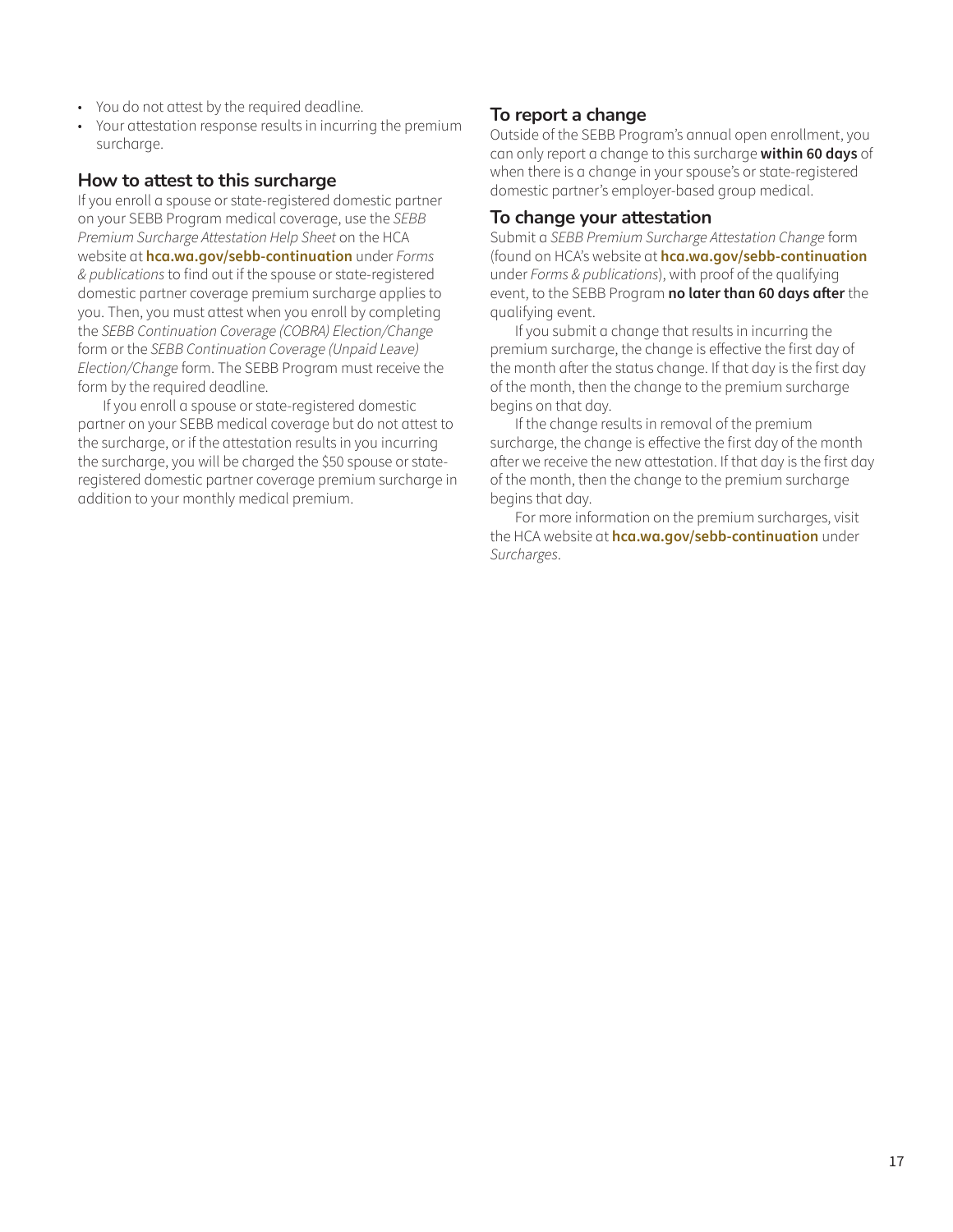# <span id="page-17-0"></span>**SmartHealth**

SmartHealth is included in your benefits and is a voluntary wellness program that supports you on your journey toward living well.

Participate in activities to support your whole person well-being, including managing stress, building resiliency, and adapting to change. As you progress on your wellness journey, you can qualify for the SmartHealth wellness incentive each year.

# **Who is eligible?**

You (the subscriber) and your spouse or state-registered domestic partner enrolled in SEBB medical coverage can use SmartHealth. However, only subscribers enrolled in SEBB medical coverage can qualify for the SmartHealth wellness incentive.

# **What is the wellness incentive?**

Each year, subscribers can qualify for a \$125 wellness incentive. How you receive the \$125 depends on the type of medical plan you enroll in.

- **For UMP High Deductible:** A one-time deposit of \$125 goes into the subscriber's health savings account (HSA).
- **For all other SEBB medical plans:** Subscribers get a \$125 reduction in their 2023 SEBB medical plan deductible.

# **When do I get the wellness incentive?**

If you qualify for the \$125 wellness incentive in 2022, you will receive the SmartHealth incentive by the end of January 2023, if you are still enrolled in SEBB medical as your primary coverage.

# **How do I qualify for the wellness incentive each year?**

Complete all three steps within the deadlines described below to qualify each year.

- 1. Sign in to SmartHealth at **[smarthealth.hca.wa.gov](http://smarthealth.hca.wa.gov)**.
- 2. Complete the SmartHealth well-being assessment. It takes about 15 minutes and is worth 800 points.
- 3. Join and track more activities to earn at least 2,000 total points before your deadline.

# **When is my deadline?**

Your deadline to qualify for a \$125 wellness incentive depends on the date your SEBB medical coverage becomes effective.

- If you are already enrolled in a SEBB medical plan, your deadline is November 30, 2022.
- If you are a new subscriber with a SEBB medical coverage effective date of January through September 2022, your deadline is November 30, 2022.
- If you are a new subscriber with a SEBB medical coverage effective date of October through December 2022, your deadline is December 31, 2022.

# **What if I can't complete the activities?**

Any subscriber for whom it is medically inadvisable or, due to a medical condition, unreasonably difficult to attempt to satisfy the requirement for a SEBB Wellness Incentive Program can request an alternative requirement that will allow them to qualify for the SEBB Wellness Incentive or waive the requirement. To request an alternative requirement, call SmartHealth Customer Service at 1-855-750-8866. To learn more, including how to appeal if your request is denied, see the SmartHealth Reasonable Alternative Standard FAQs on HCA's website at **[hca.wa.gov/sebb-smarthealth](http://hca.wa.gov/sebb-smarthealth)**.

# **What if I don't have internet access?**

Call SmartHealth Customer Service at 1-855-750-8866, Monday through Friday, 7 a.m. to 7 p.m. (Pacific) to learn more.

# **Who can I contact for more help?**

For technical questions about using SmartHealth, contact SmartHealth Customer Service:

- Call 1-855-750-8866, 7 a.m. to 7 p.m. (Pacific) Monday through Friday
- Email **[support@limeade.com](mailto:support@limeade.com)**

To learn more about SmartHealth, go the HCA website at **[hca.wa.gov/sebb-smarthealth](http://hca.wa.gov/sebb-smarthealth)**.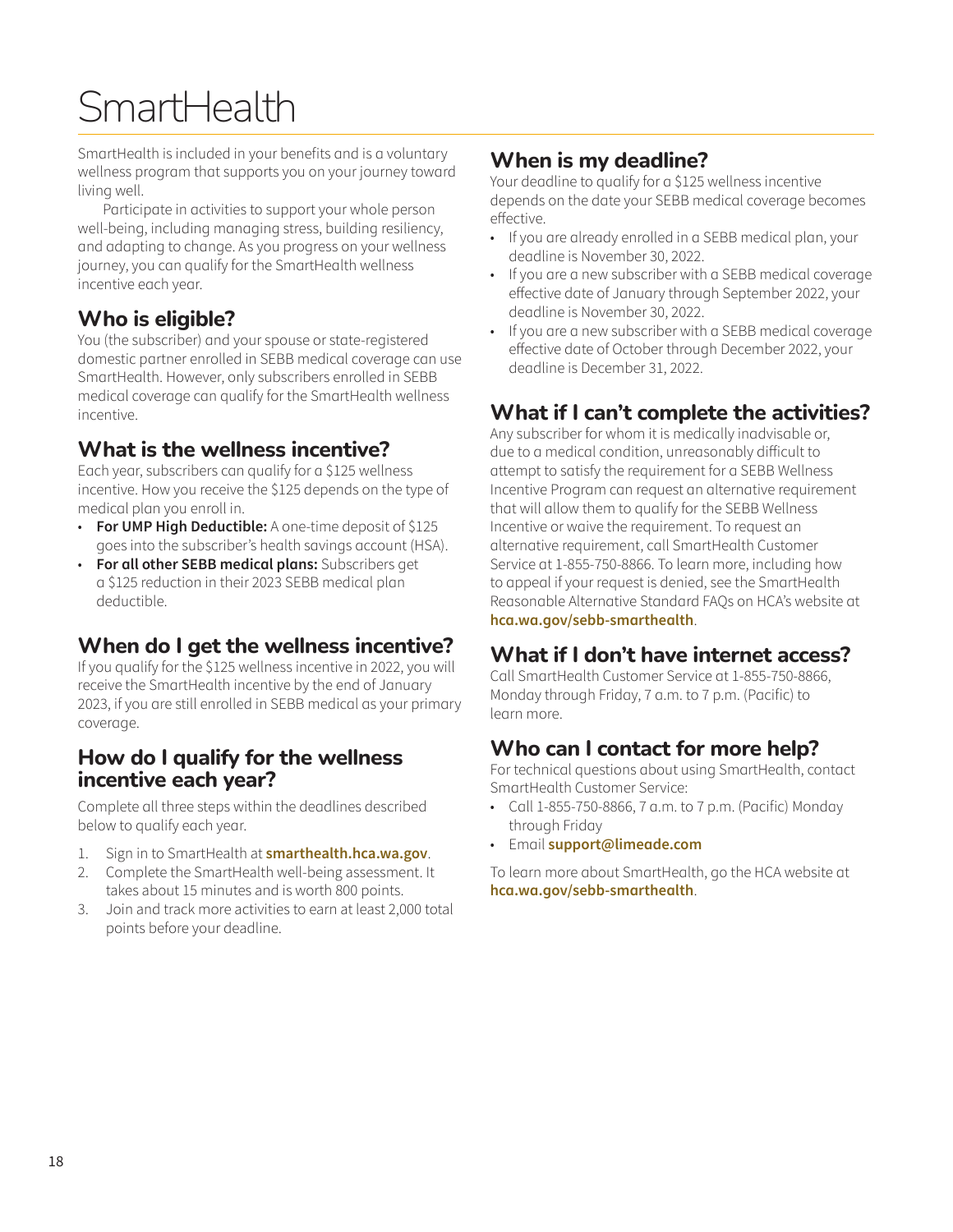# <span id="page-18-1"></span>Appendix A: SEBB Continuation Coverage

# <span id="page-18-0"></span>**Qualifying events**

Complete the *SEBB Continuation Coverage (COBRA) Election/ Change* form if the qualifying event is one of the following:

#### **Employee**

- Your employment ended for any reason other than gross misconduct.
- Your hours of employment were reduced below the number of hours required to be eligible for the employer contribution toward SEBB benefits.

See [page 21](#page-20-1) for a list of events that may qualify you for SEBB Continuation Coverage (Unpaid Leave), which may allow a longer coverage period and different benefits.

#### **Spouse**

- Your spouse (the employee) died. You may qualify for SEBB Continuation Coverage (COBRA) or PEBB retiree insurance coverage.
- Your spouse's (the employee's) hours of employment were reduced.
- Your spouse's (the employee's) employment ended for any reason other than gross misconduct.
- You and your spouse (the employee) have experienced a divorce, annulment, or dissolution of marriage.

## **State-registered domestic partner**

- Your state-registered domestic partner (the employee) died. You may qualify for SEBB Continuation Coverage (COBRA) or PEBB retiree insurance coverage.
- Your state-registered domestic partner's (the employee's) hours of employment were reduced.
- Your state-registered domestic partner's (the employee's) employment ended for any reason other than gross misconduct.
- Your state-registered domestic partnership (with the employee) terminated.

# **Dependent child**

- Your parent (the employee) died. You may qualify for SEBB Continuation Coverage (COBRA) or PEBB retiree insurance coverage as a surviving dependent.
- Your parent's (the employee's) hours of employment were reduced.
- Your parent's (the employee's) employment ended for any reason other than gross misconduct.
- Your eligibility for SEBB health plan coverage as a dependent child ended (see WAC 182-31-140(3)).

#### **State-registered domestic partner's child**

- Your parent's state-registered domestic partner (the employee) dies. You may qualify for SEBB Continuation Coverage (COBRA) or PEBB retiree insurance coverage.
- Your parent's state-registered domestic partner's (the employee's) hours of employment are reduced.
- Your parent's state-registered domestic partner's (the employee's) employment ends for any reason other than gross misconduct.
- Your eligibility for SEBB health plan coverage as a dependent child ended (see WAC 182-31-140(3)).

Read the following information carefully before completing the form(s).

# **Medical, dental, and vision benefits**

You may only elect to continue the medical, dental, and/ or vision coverage you were enrolled in on the day before the qualifying event by self-paying the premiums. Unless you make a separate election and elect to enroll separately, eligible dependents you elect to cover will be enrolled in the same plan(s) that you elect.

To enroll, complete the enclosed *SEBB Continuation Coverage (COBRA) Election/Change* form and submit it to the SEBB Program at the address shown at the end of the form.

The SEBB Program must receive your form no later than 60 days from the date your SEBB health plan coverage ended or from the postmark date on this booklet (whichever is later). If not, SEBB coverage will end on the last day of the month you and your dependent(s) stopped being eligible for your original SEBB coverage.

After your enrollment begins, you can change health plans during the SEBB Program's annual open enrollment or after a qualifying event creates a special open enrollment.

# **Medical Flexible Spending Arrangement (FSA) and Limited Purpose FSA**

If you are enrolled in a SEBB Medical Flexible Spending Arrangement (FSA) or Limited Purpose FSA and your employer-based coverage ends, you may be eligible to continue making contributions through Navia Benefit Solutions until the end of the plan year by electing SEBB Continuation Coverage (COBRA).

If you are eligible for this option, Navia Benefit Solutions will mail a COBRA election notice to you. Navia Benefit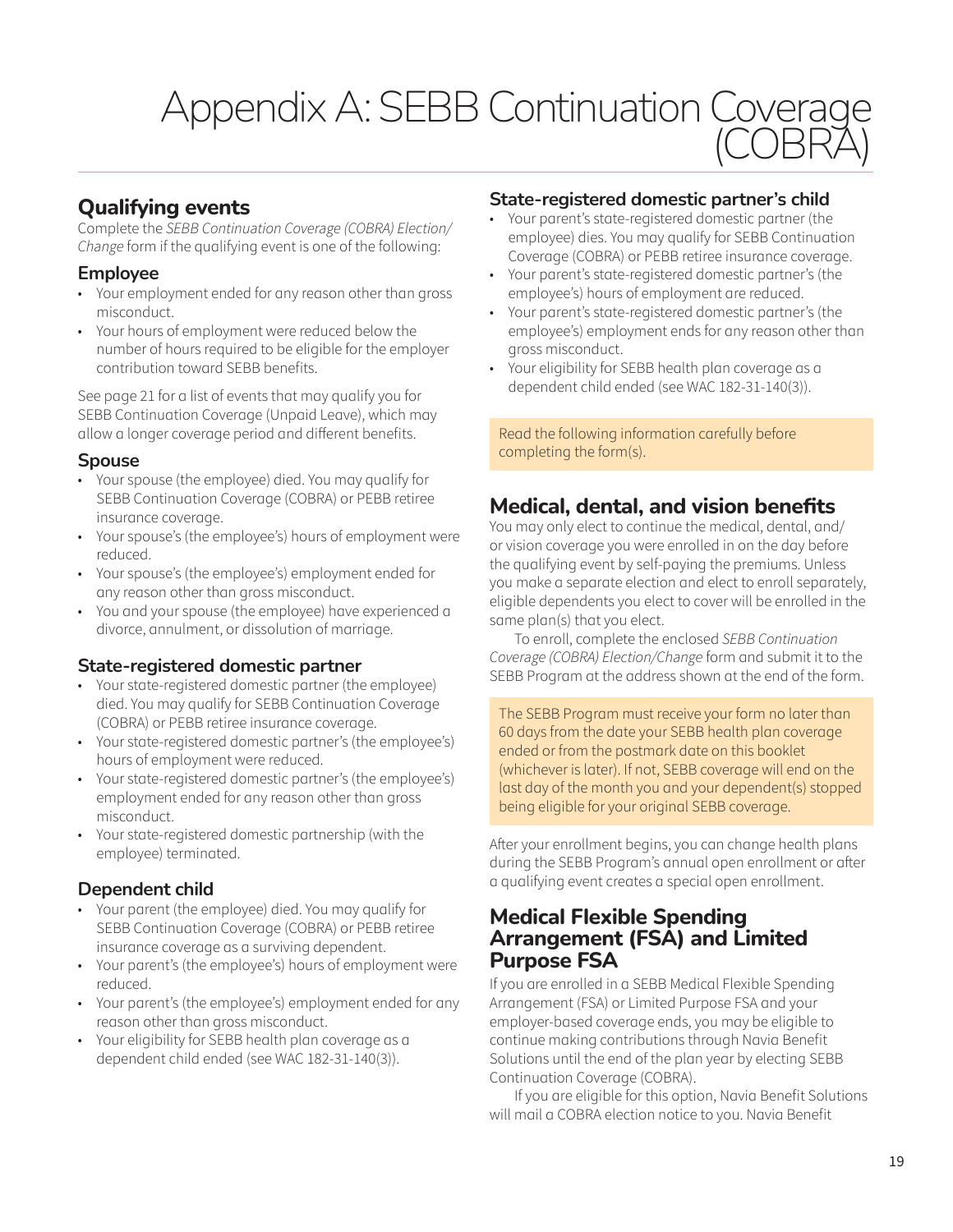<span id="page-19-0"></span>Solutions must receive your election **no later than 60 days** from the date SEBB health plan coverage ended or the postmark date on Navia's COBRA election notice, whichever is later.

You can find more information in the *SEBB Medical Flexible Spending Arrangement Enrollment Guide* on Navia's website at **[sebb.naviabenefits.com](http://sebb.naviabenefits.com)**. You may also contact Navia Benefit Solutions at 1-800-669-3539 or email **[customerservice@naviabenefits.com](mailto:customerservice@naviabenefits.com)**.

# **Life insurance**

You may elect to continue life insurance one of two ways: portability or conversion.

#### **Portability coverage**

If you become ineligible for SEBB Program coverage for any reason, and your basic and supplemental term life insurance under MetLife terminates, you will have an opportunity to continue group term coverage ("portability") under a different policy, subject to plan design, policy rate changes, and state availability.

Portability is also available for dependent term life insurance coverage you've selected for your spouse or stateregistered domestic partner and dependent children.

Generally, there is no minimum time that you must be covered by the plan before you can take advantage of the portability feature. For details, please see your MetLife certificate of coverage, available on the HCA website at **[hca.wa.gov/sebb-continuation](http://hca.wa.gov/sebb-continuation)** under *Forms & publications*. MetLife will send portability information to you, which will include instructions on how to continue coverage.

#### **Conversion coverage**

Generally, you can convert your group term life insurance to an individual whole life insurance policy if your coverage terminates due to loss of eligibility for employer-sponsored coverage. Conversion is available on all group life insurance coverages.

Conversion is not available on accidental death and dismemberment (AD&D) coverage. MetLife will send conversion information to you, which will include instructions on how to continue coverage.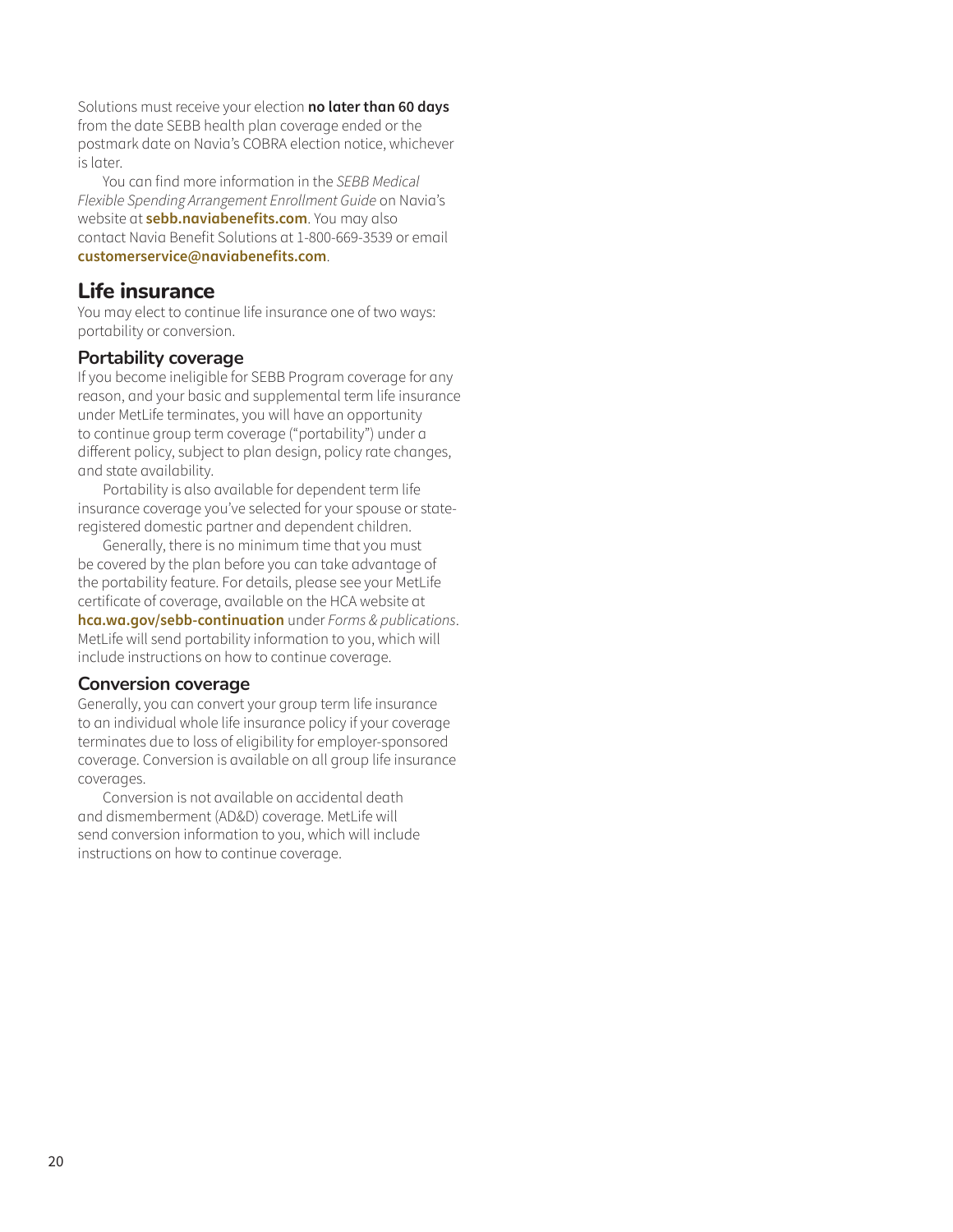# <span id="page-20-0"></span>Appendix B: SEBB Continuation Coverage (Unpaid Leave)

# <span id="page-20-1"></span>**Qualifying events**

Complete the *SEBB Continuation Coverage (Unpaid Leave) Election/Change* form if you are an employee who will lose your SEBB insurance coverage because of one of the following events:

- You are on authorized leave without pay from your school district, educational service district, or charter school.
- Your employment ends due to a layoff.
- You are appealing a grievance action.
- You are receiving time-loss benefits under workers' compensation.
- You are applying for disability retirement.
- You are called to active duty in the uniformed services, as defined under the Uniformed Services Employment and Reemployment Rights Act (USERRA).

Please read the following information carefully before completing the form(s).

# **Medical, dental, and vision benefits**

You may only elect to continue the medical, dental, and/ or vision coverage you were enrolled in on the day before the qualifying event by self-paying the premiums. Your eligible dependents will be enrolled in the same plan(s) that you elect. If you do not elect SEBB Continuation Coverage (Unpaid Leave), your dependent(s) may not enroll independently because they do not have independent election rights to SEBB Continuation Coverage (Unpaid Leave).

To enroll, complete the enclosed *SEBB Continuation Coverage (Unpaid Leave) Election/Change* form and submit it to the SEBB Program at the address shown at the end of the form.

The SEBB Program must receive your form no later than 60 days from the date your SEBB health plan coverage ended or from the postmark date on this booklet (whichever is later). If not, SEBB coverage will end on the last day of the month you and your dependent(s) stopped being eligible for your original SEBB coverage.

After your enrollment begins, you can change health plans during the SEBB Program's annual open enrollment or after a qualifying event creates a special open enrollment.

# **Medical Flexible Spending Arrangement (FSA) and Limited Purpose FSA**

If you are enrolled in a SEBB Medical Flexible Arrangement (FSA) or a Limited Purpose FSA and your employer-based coverage ends, you may be eligible to continue making contributions through Navia Benefit Solutions until the end of the plan year by electing SEBB Continuation Coverage (Unpaid Leave).

If you are eligible for this option, your election must be received by Navia Benefit Solutions **no later than 60 days** from the date your SEBB health plan coverage ends or from the postmark date on this booklet, whichever is later. You can find more information in the *SEBB Medical Flexible Spending Arrangement Enrollment Guide* on Navia's website at **[sebb.naviabenefits.com](https://sebb.naviabenefits.com/)**. You may also contact Navia Benefit Solutions at 1-800-669-3539 or **[customerservice@naviabenefits.com](mailto:customerservice@naviabenefits.com?subject=)**.

# **Life and AD&D insurance**

You may choose to continue your life insurance and accidental death and dismemberment (AD&D) insurance coverage while on SEBB Continuation Coverage (Unpaid Leave). If you choose to continue your life and AD&D insurance coverage, both the \$35,000 basic life insurance and \$5,000 basic AD&D insurance must be continued at a cost of \$3.955 per month. If you continue basic life insurance and basic AD&D insurance, you may also continue supplemental life and AD&D insurance. If you wish to decrease your supplemental life and/or AD&D insurance while on SEBB Continuation Coverage (Unpaid Leave), call MetLife at 1-866-548-7139.

If you do not continue your life and AD&D insurance, or if you continue coverage and self-pay for a reduced amount of supplemental life and AD&D insurance, you must reapply for supplemental life and AD&D insurance when you regain eligibility. You may need to submit evidence of insurability (proof of health) to increase or apply for supplemental life insurance upon your return. All enrollment forms must be submitted to MetLife for processing.

#### **If you continue coverage while on active military duty**

If you are called to active military duty in the uniformed services as defined under the Uniformed Services Employment and Reemployment Rights Act (USERRA), you may extend life and AD&D insurance coverage to a maximum of 29 months after your active duty began.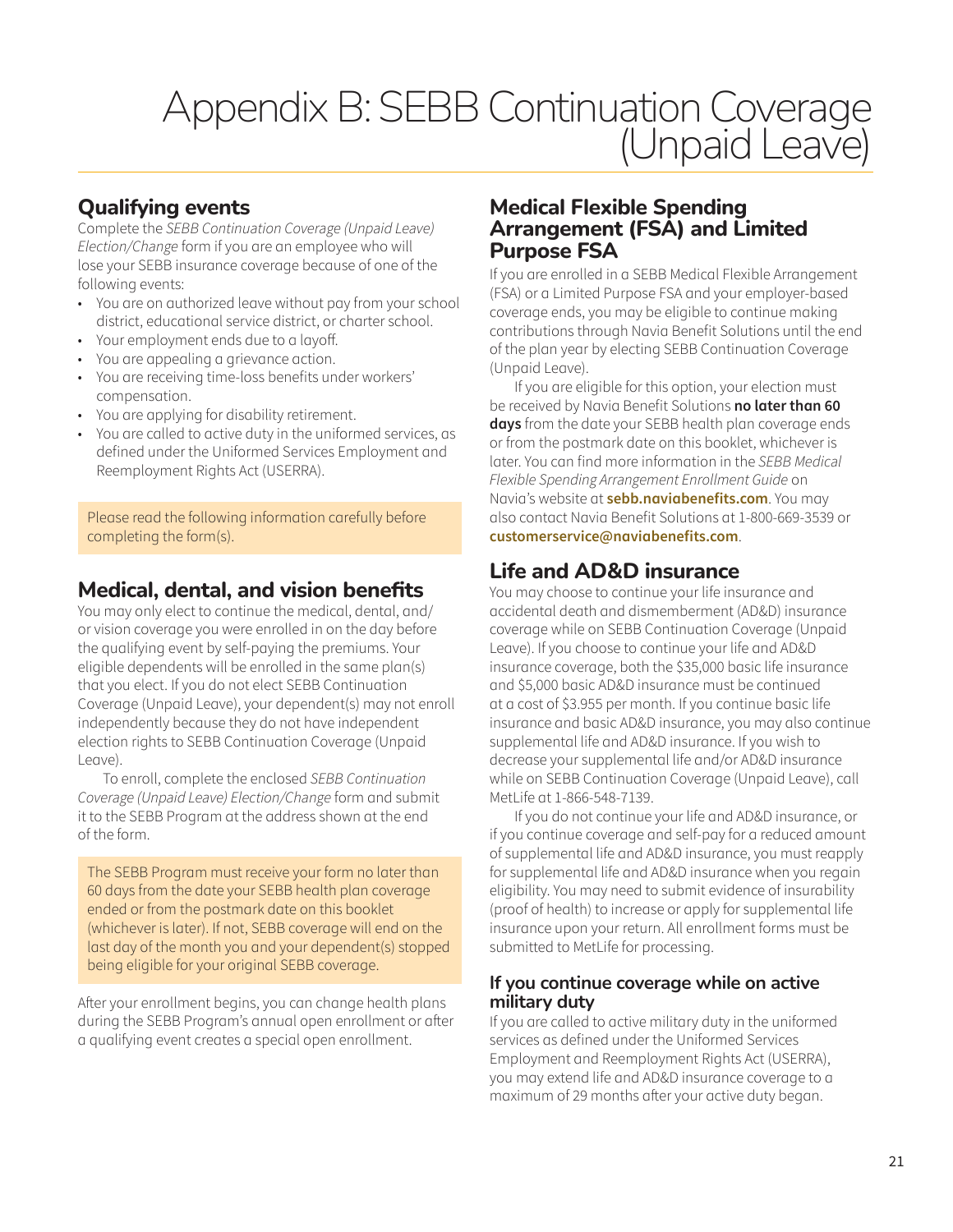<span id="page-21-0"></span>If you do not choose to continue your life and A&D insurance coverage under one of the following options, all life and AD&D insurance coverage, including basic life insurance and basic AD&D insurance coverage paid by your employer, will end at the end of the month in which you begin active duty.

You can extend your life and AD&D insurance by submitting the *SEBB Continuation Coverage (Unpaid Leave) Election/Change* form and self-paying your premium. You must make your premium payments to MetLife.

If you do not continue your life and AD&D insurance coverage and return to eligibility for SEBB benefits before the end of the 29 months in which you began active duty, you may reinstate your previous coverage without evidence of insurability (proof of health). If you return to eligibility for SEBB benefits after the end of 29 months and choose to enroll in supplemental life insurance coverage, you may be required to provide evidence of insurability.

#### **Reinstating life and AD&D insurance when you return to work**

When you return to work, no action is needed if you chose to continue your supplemental life and AD&D insurance through self-pay. Coverage will be reinstated when you return to work.

If you did not continue supplemental life and AD&D insurance coverage under SEBB Continuation Coverage (Unpaid Leave), evidence of insurability may be required.

# **Long-term disability insurance**

#### **Reinstating employer-paid LTD insurance when you return to work**

Your employer-paid and employee-paid LTD insurance will be automatically reinstated to the same level of coverage you were enrolled in before your leave, the first day of the month you regain eligibility for the employer contribution toward SEBB benefits. You do not have to submit any forms as described in WAC 182-30-180 (3)(b).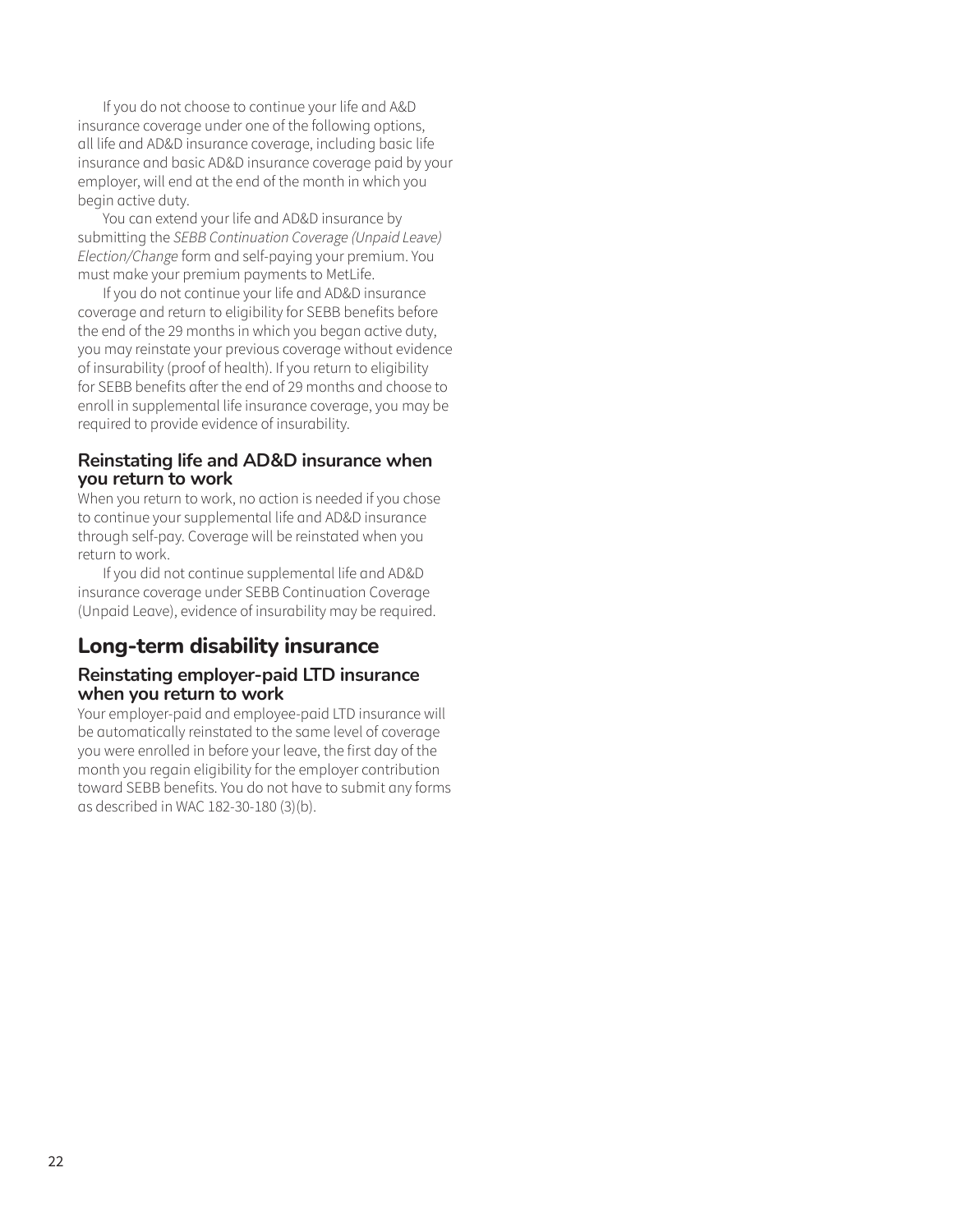# <span id="page-22-0"></span>**2022 SEBB Continuation Coverage (COBRA) Election/Change Form**

**[hca.wa.gov/assets/pebb/20-0060-sebb-continuation-coverage-election-change-cobra-2022.pdf](https://www.hca.wa.gov/assets/pebb/20-0060-sebb-continuation-coverage-election-change-cobra-2022.pdf)**

# **2022 SEBB Continuation Coverage (Unpaid Leave) Election/Change Form**

**[hca.wa.gov/assets/pebb/20-0059-sebb-continuation-coverage-election-change-unpaid-leave-2022.pdf](https://www.hca.wa.gov/assets/pebb/20-0059-sebb-continuation-coverage-election-change-unpaid-leave-2022.pdf)**

# **2022 SEBB Premium Surcharge Attestation Help Sheet**

**[hca.wa.gov/assets/pebb/20-0040-sebb-premium-surcharge-attestation-help-sheet-2022.pdf](https://www.hca.wa.gov/assets/pebb/20-0040-sebb-premium-surcharge-attestation-help-sheet-2022.pdf)**